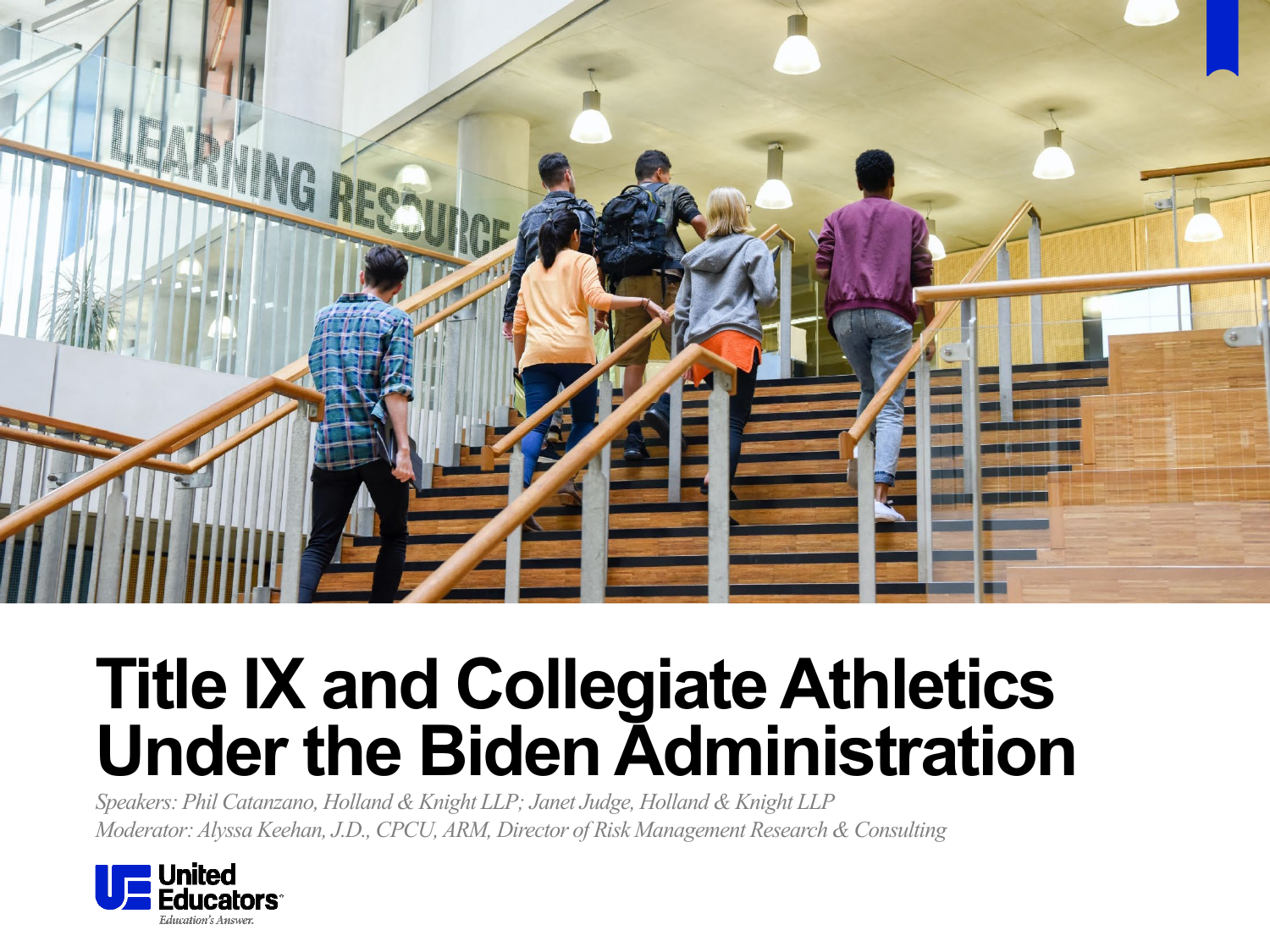# **Today's Speakers**



**Phil Catanzano** (617) 305-2126 [phil.catanzano@hklaw.com](mailto:phil.catanzano@hklaw.com)

2022 Education Lawyer of the Year (Boston)



**Janet Judge** (617) 573-5866 [Janet.Judge@hklaw.com](mailto:Janet.Judge@hklaw.com) 2022 Sports Lawyer of the Year (Boston)

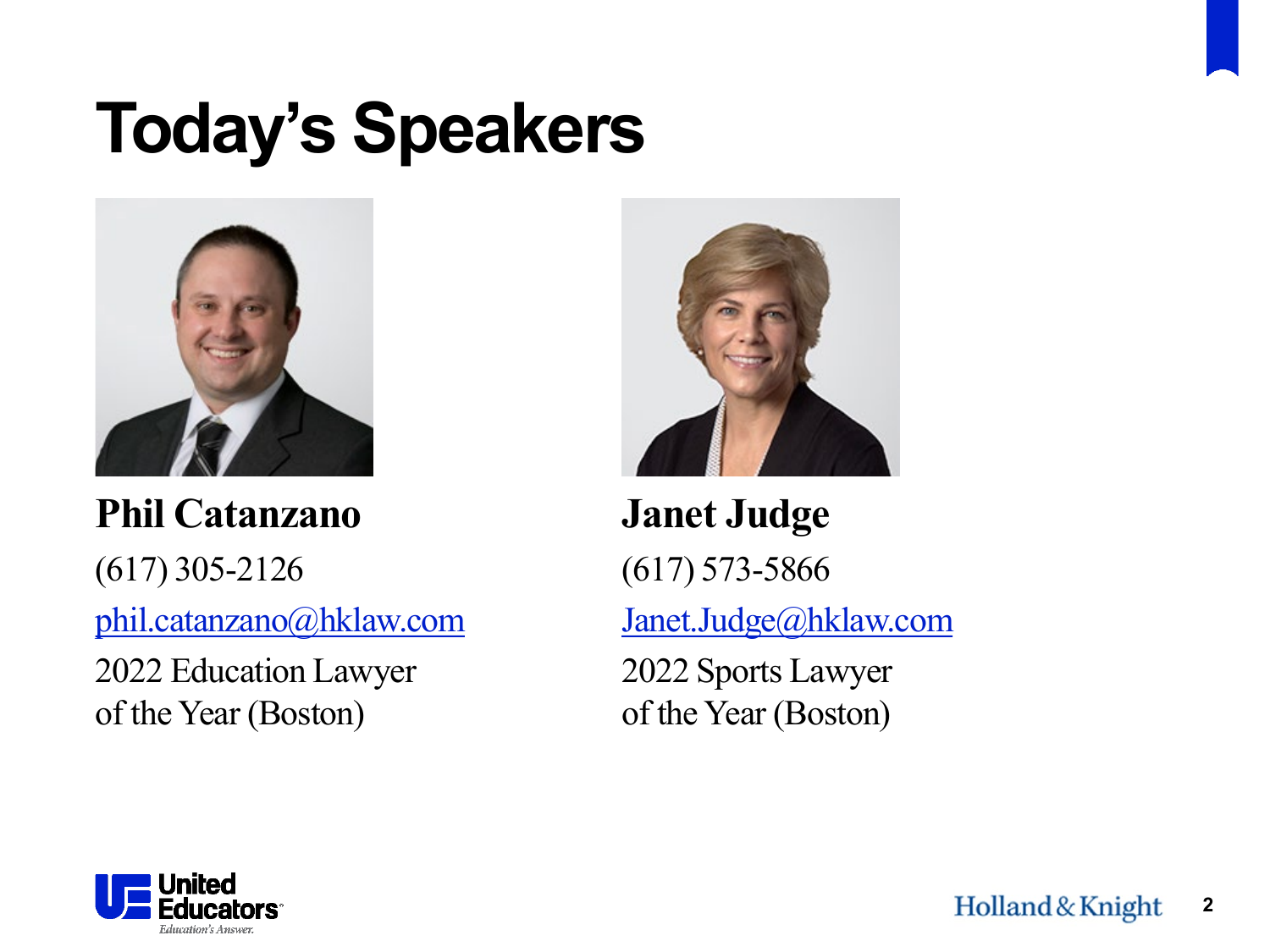# **Disclaimer**

- This presentation is provided for education purposes only and isn't intended to provide legal advice or create an attorney-client relationship.
- Title IX athletic equity and sexual misconduct prevention compliance is complicated. Attendees should consult with their legal counsel to evaluate Title IX compliance questions.

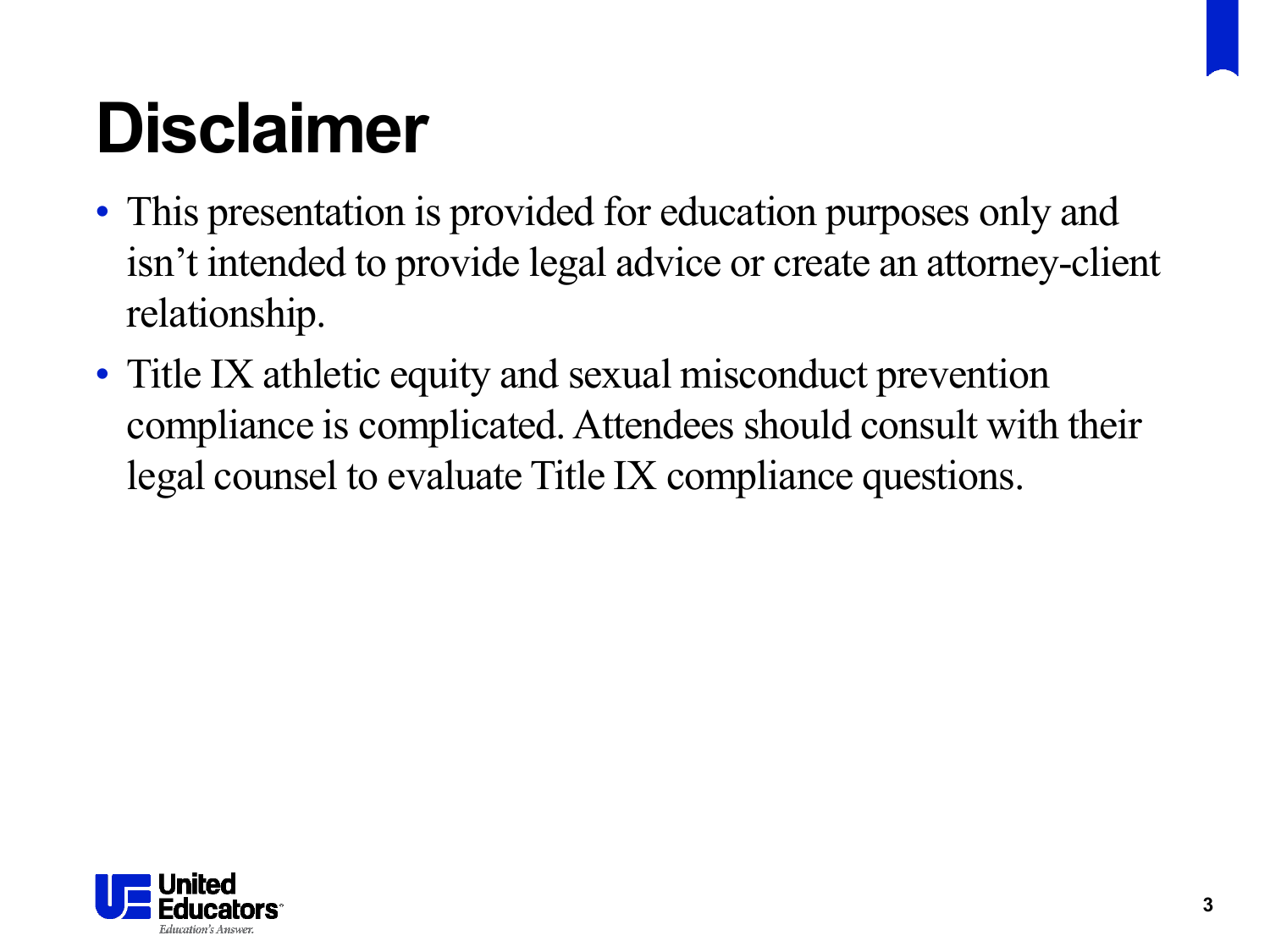# **Agenda**

## **Gender Equity in Athletics, Private Litigation, OCR Reviews**

- How does the gender equity analysis work under Title IX?
- What is most likely to trigger a federal investigation or private litigation?
- How does the federal government conduct its reviews, and why does this matter for private complaints?
- Are courts analyzing complaints in the same manner as the government?
- Proactive steps to consider for your athletic program

## **Additional Challenges in the Athletic Program**

- Confronting misconduct in the athletic program (sexual misconduct, hazing)
- Confronting misconduct by coaches (bullying, retaliation, etc.) and responding to complaints by coaches (different treatment)
- Considerations unique to athletics, such as NCAA involvement, league/conference rules, coaching contracts, corporate partnerships, and issues surrounding name-image-likeness (NIL)
- Accommodating student-athletes (disability, transgender athletes)

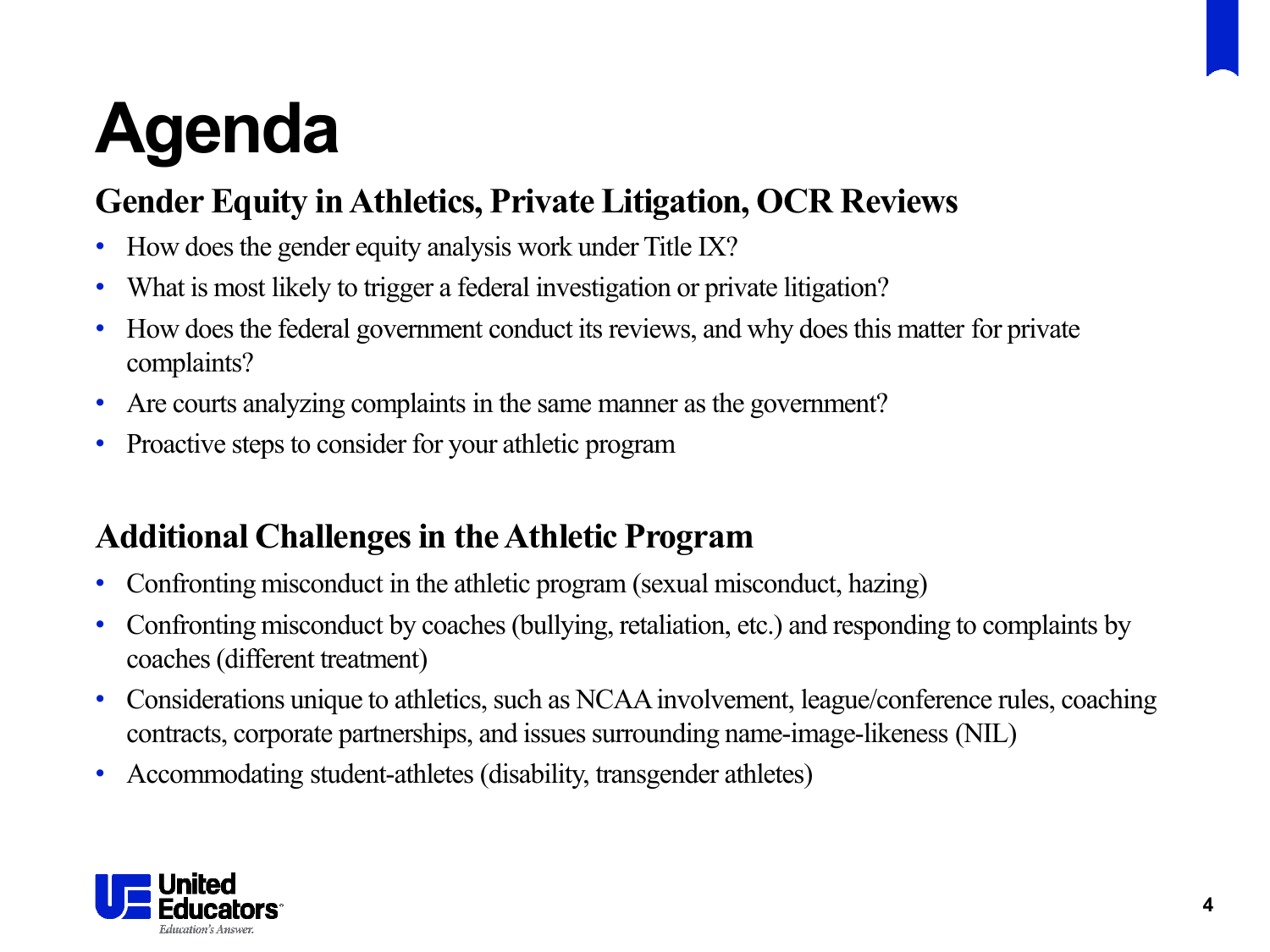# **Title IX Athletic Gender Equity**

Independent compliance in each of these three areas:



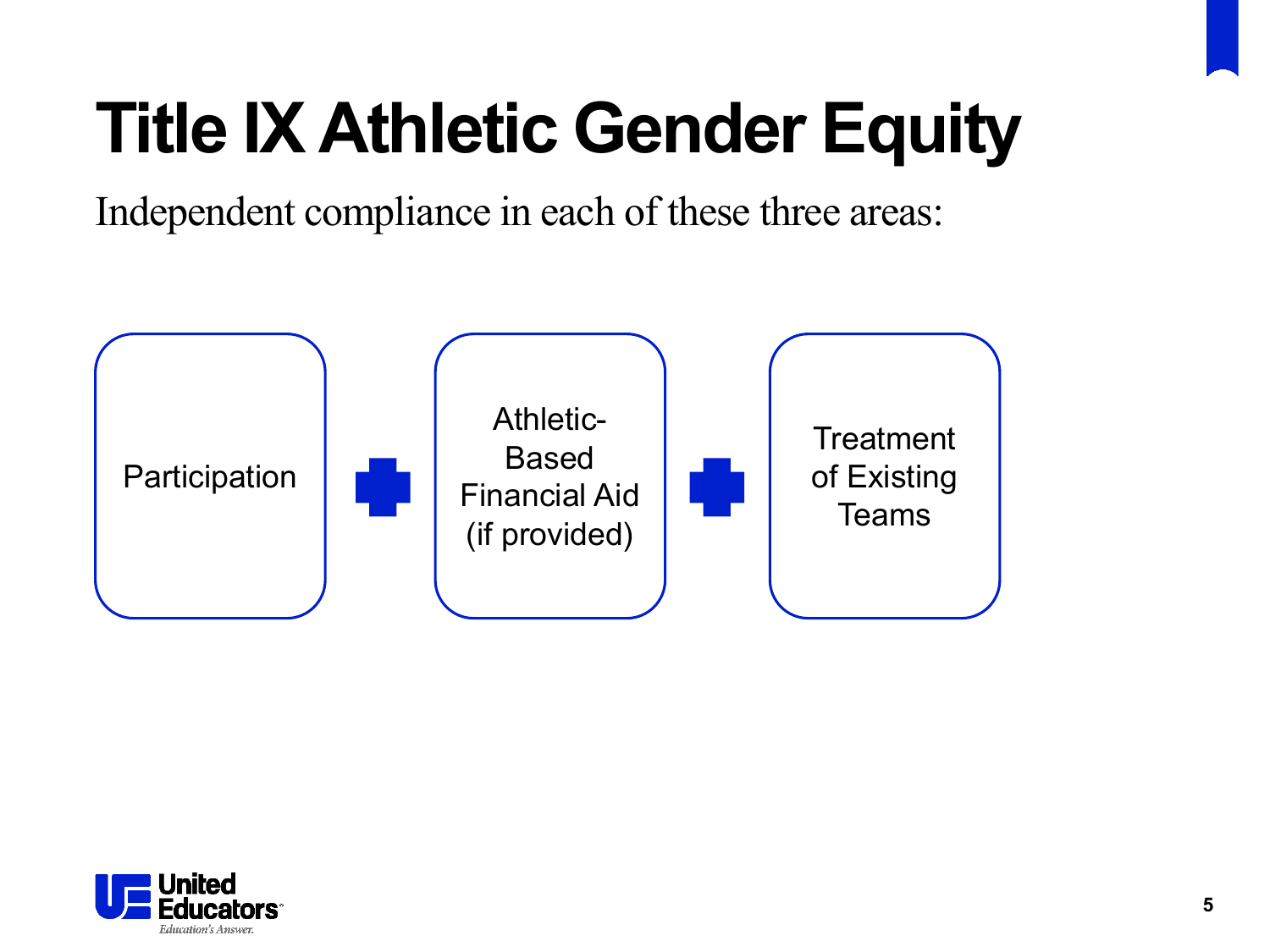# **Title IX Participation Equity**

Compliance with any of the following participation tests:



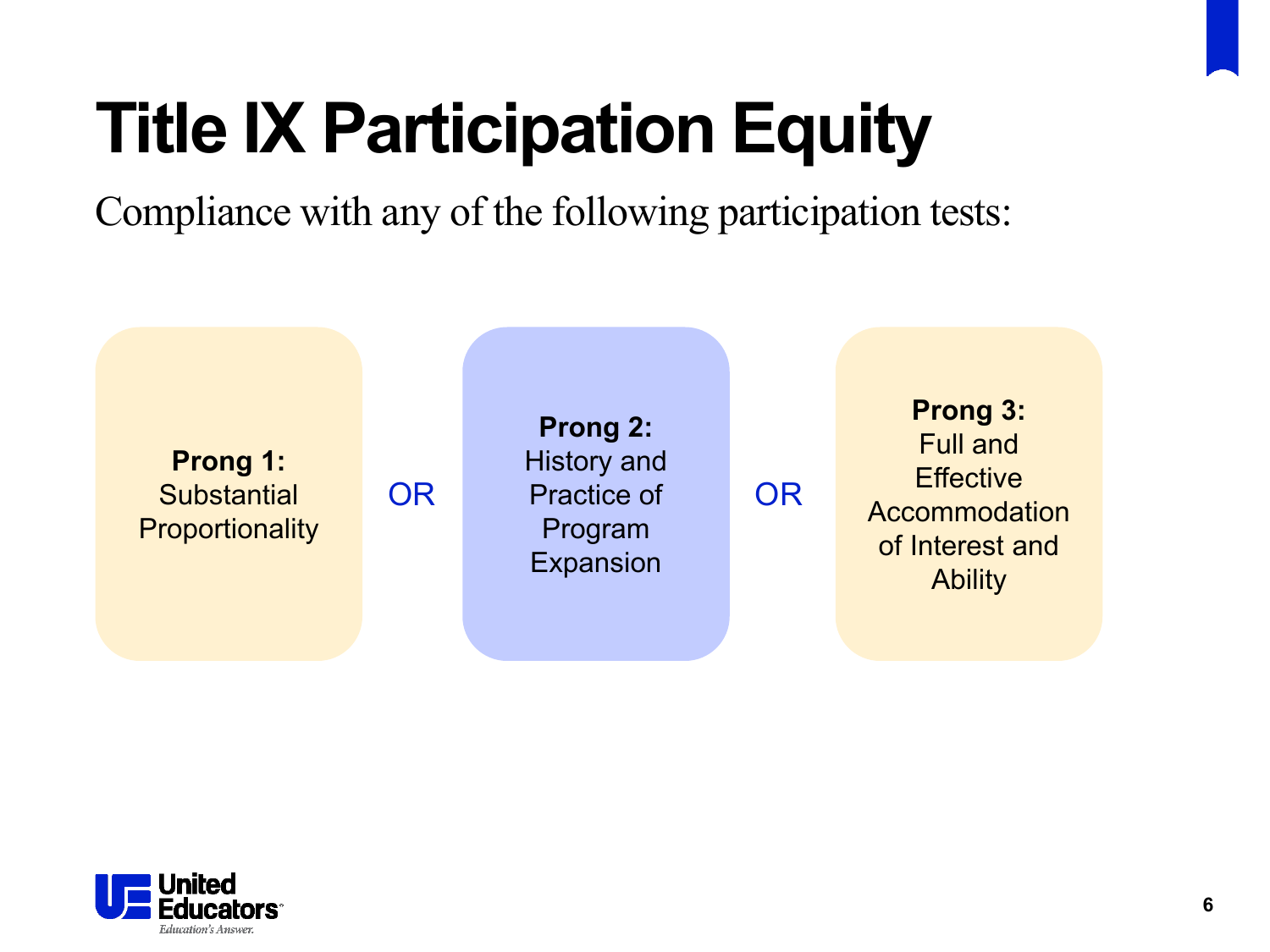# **Prong 1: Substantial Proportionality**

**Are the male/female intercollegiate athlete participation percentages substantially proportional to the full-time male/female undergraduate enrollment percentages?** 

- Ultimate standard is whether the disparity equates to enough athletes that could create a "viable" team"
- Office for Civil Rights (OCR) *may* consider average squad size of sports currently offered for the underrepresented sex
- DOJ amicus brief in the Michigan State litigation

## **Effective (and appropriate/defensible) Roster Management**

- Real opportunities
- Caps vs. floors
- NCAA national averages
- Coach preference
- Adequate support

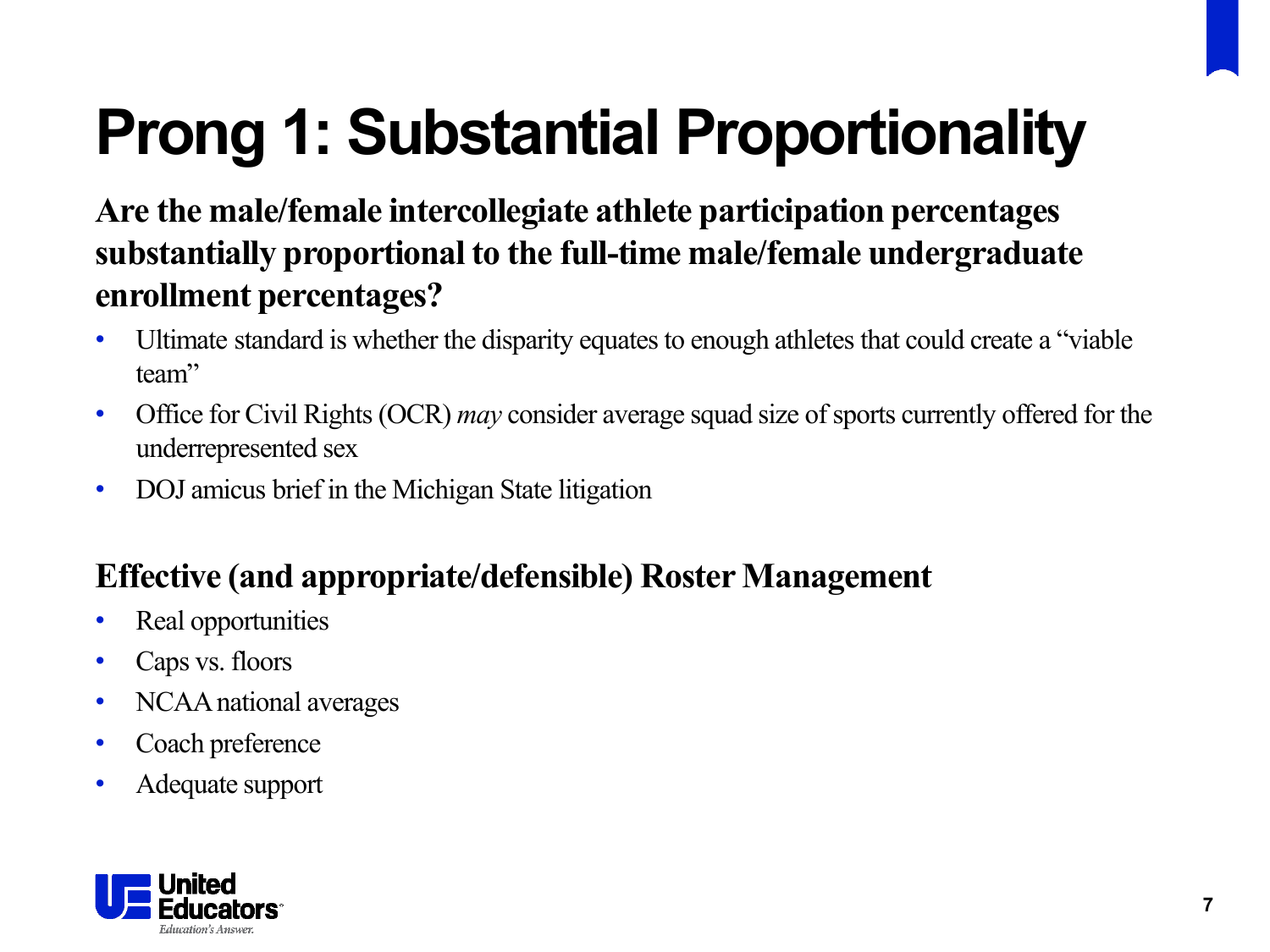# **Athletic Participation**

OCR's 1979 Policy Interpretation defines participants as those athletes:

- Who are receiving the institutionally-sponsored support normally provided to athletes competing at the institution involved, e.g., coaching, equipment, medical and training room services, on a regular basis during a sport's season; and
- Who are participating in organized practice sessions and other team meetings and activities on a regular basis during a sport's season; and
- Who are listed on the eligibility or squad lists maintained for each sport, or
- Who, because of injury, cannot meet a, b, or c above but continue to receive financial aid on the basis of athletic ability.
- 44 *Fed. Reg.* at 71415.

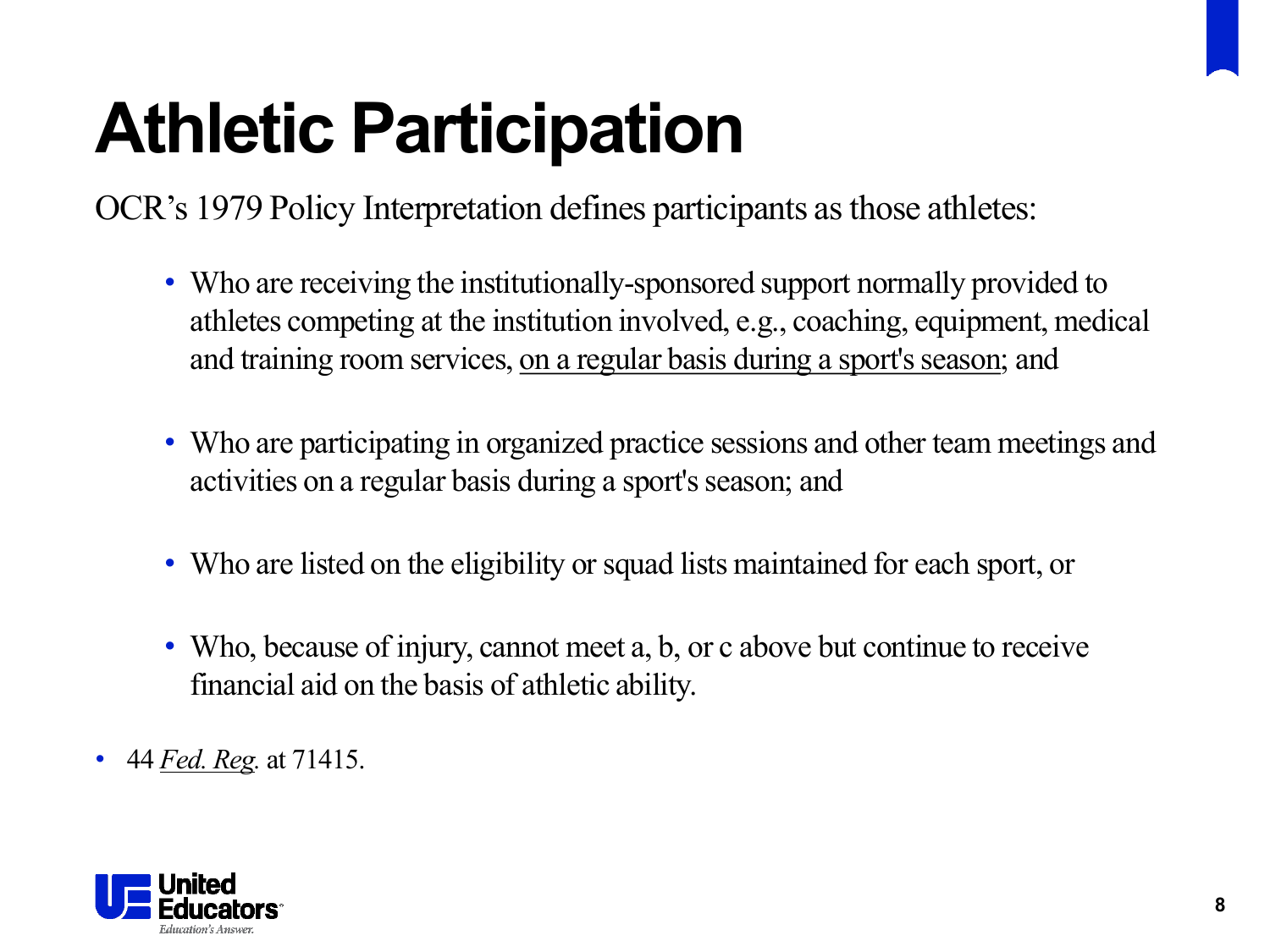# **Prong 2: Program Expansion**

**Does your school have a (1) history and (2) current practice of expanding athletic programs for underrepresented sex that is responsive to their interests and abilities?** 

- The federal government has historically preferred (but hasn't required) adding teams and adding participants rather than eliminating opportunities.
- It's challenging for schools to satisfy the Prong 2 elements as we approach the 50thAnniversary of Title IX and when examining the full history of the school's athletics program.
- Key question: Has there been a steady growth of participation opportunities (actual and percentage based) for the underrepresented sex?

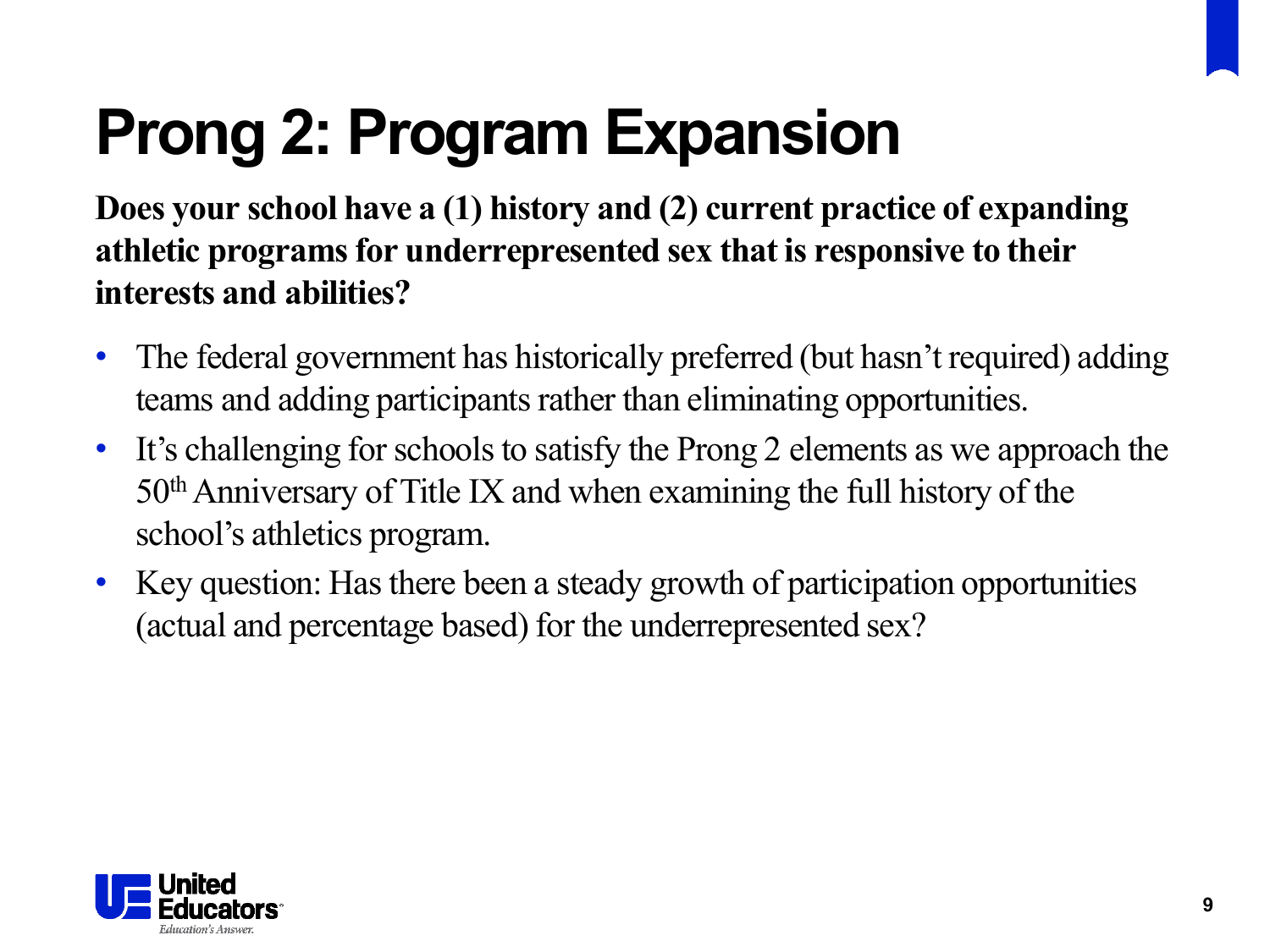## **Prong 3: Accommodating Interest & Abilities**

**Does the current program effectively accommodate the athletic interests and ability of the underrepresented sex?**

- Is there unmet interest in a particular sport?
- Is there sufficient ability to sustain a team in the sport?
- Is there a reasonable expectation of competition for the team?

**If the answer is "no" to any of the questions above and the institution has taken appropriate steps to evaluate each of the questions consistent with OCR guidance and court opinions, an institution may be able to show that it is fully and effectively accommodating the underrepresented sex's interests and abilities.** 

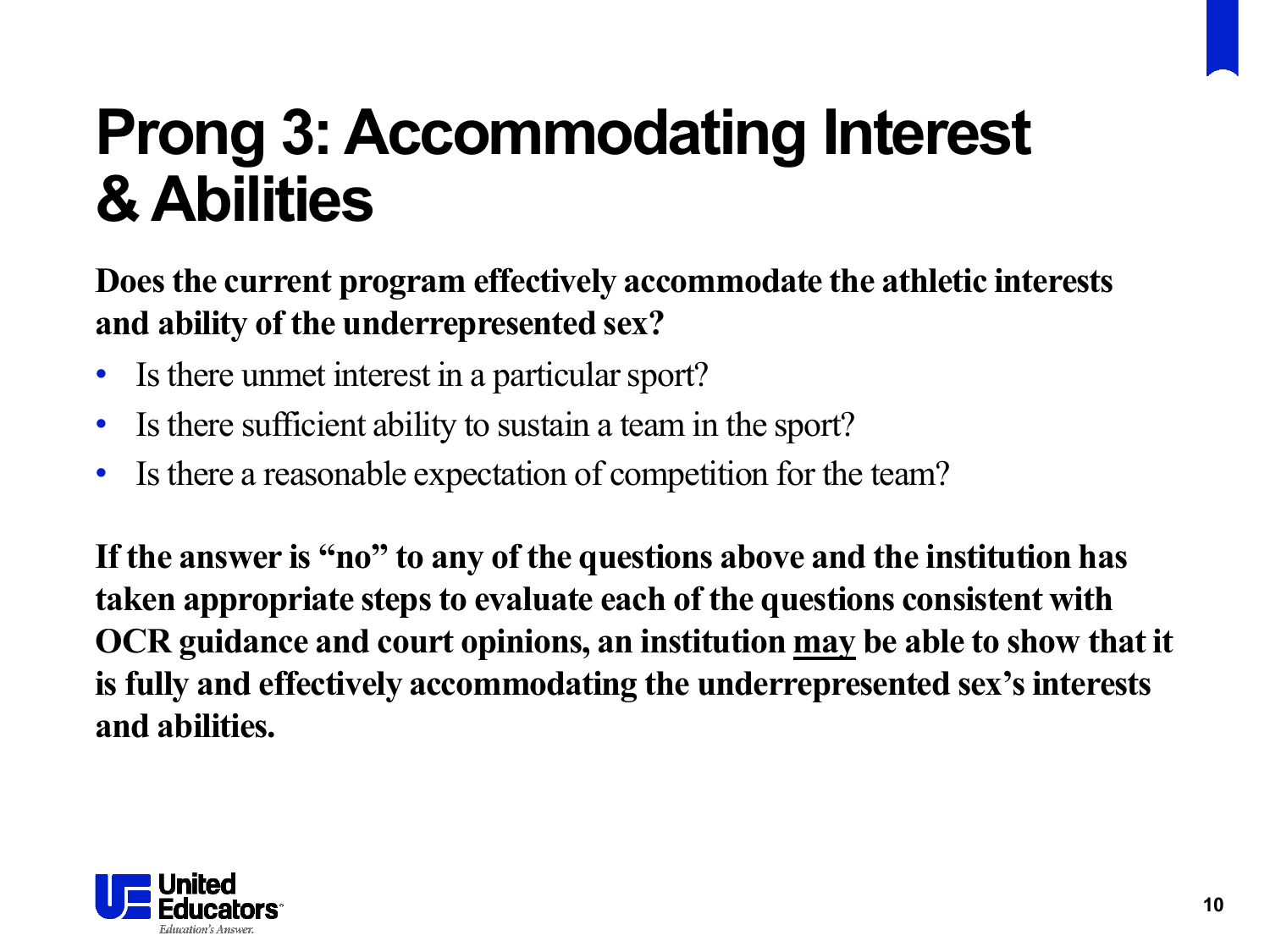## **Accommodating Interest and Abilities (Cont'd)**

### **In determining whether an institution has unmet interest and ability to support a team, these factors become important:**

- Whether the institution uses nondiscriminatory methods of assessment when determining its students' athletic interests and abilities:
	- Are there multiple indicators of interest? Ability?
	- What is the frequency of assessments?
	- Has the school determined if there is a reasonable expectation of competition?
- Whether any viable teams for the underrepresented sex were recently eliminated
- Whether there are effective procedures for evaluating requests to add teams and assess participation
- Whether a survey may assist in capturing information on students' interests and abilities
- Whether there exists vibrant club sport participation by members of the underrepresented sex in a sport not currently offered at the varsity level

## **Prior administrations have changed their interpretation of this participation test. What will the Biden administration do?**

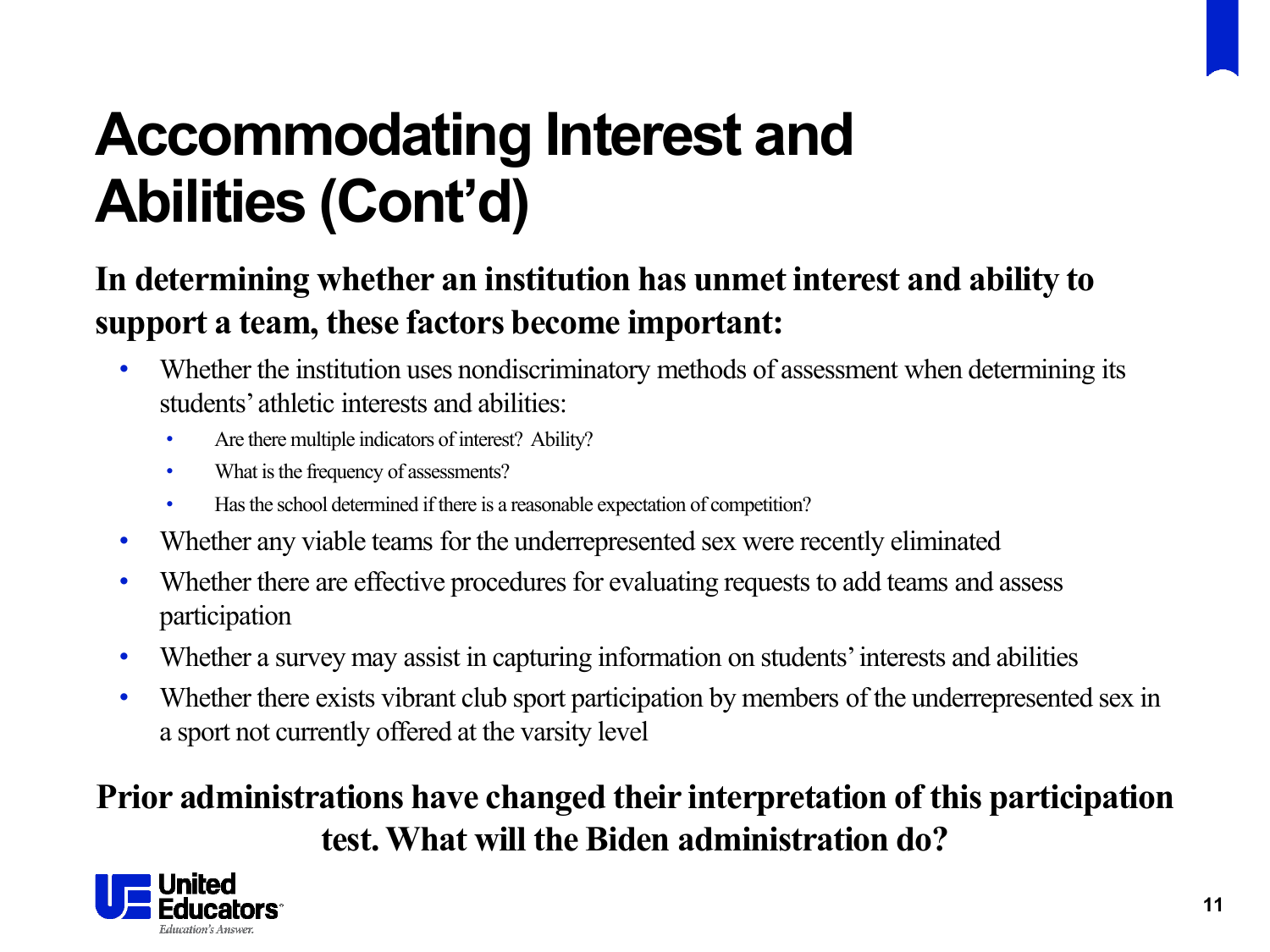# **It's Not Just a Survey. . .**

- Additional Factors to Consider:
	- Requests by students to add a sport
	- Participation rates in club or intramural sports and requests to elevate the sports to intercollegiate participation (and whether that is feasible)
	- Interviews with students, coaches, administrators, and others (such as admitted students)
	- Participation rates in regional feeder high schools, amateur athletic associations, and community sports leagues
	- Participation in intercollegiate sports in normal competitive regions/leagues; for example, are you the one institution that doesn't compete in X sport?
- "While these indications of interest may be helpful to the OCR in ascertaining likely interest on campus, particularly in the absence of more direct indicia, an institution is expected to meet the actual interests and abilities of its students and admitted students." Clarification of Intercollegiate Athletics Policy Guidance: The Three-Part Test, (Jan.16, 1996) (emphasis supplied).

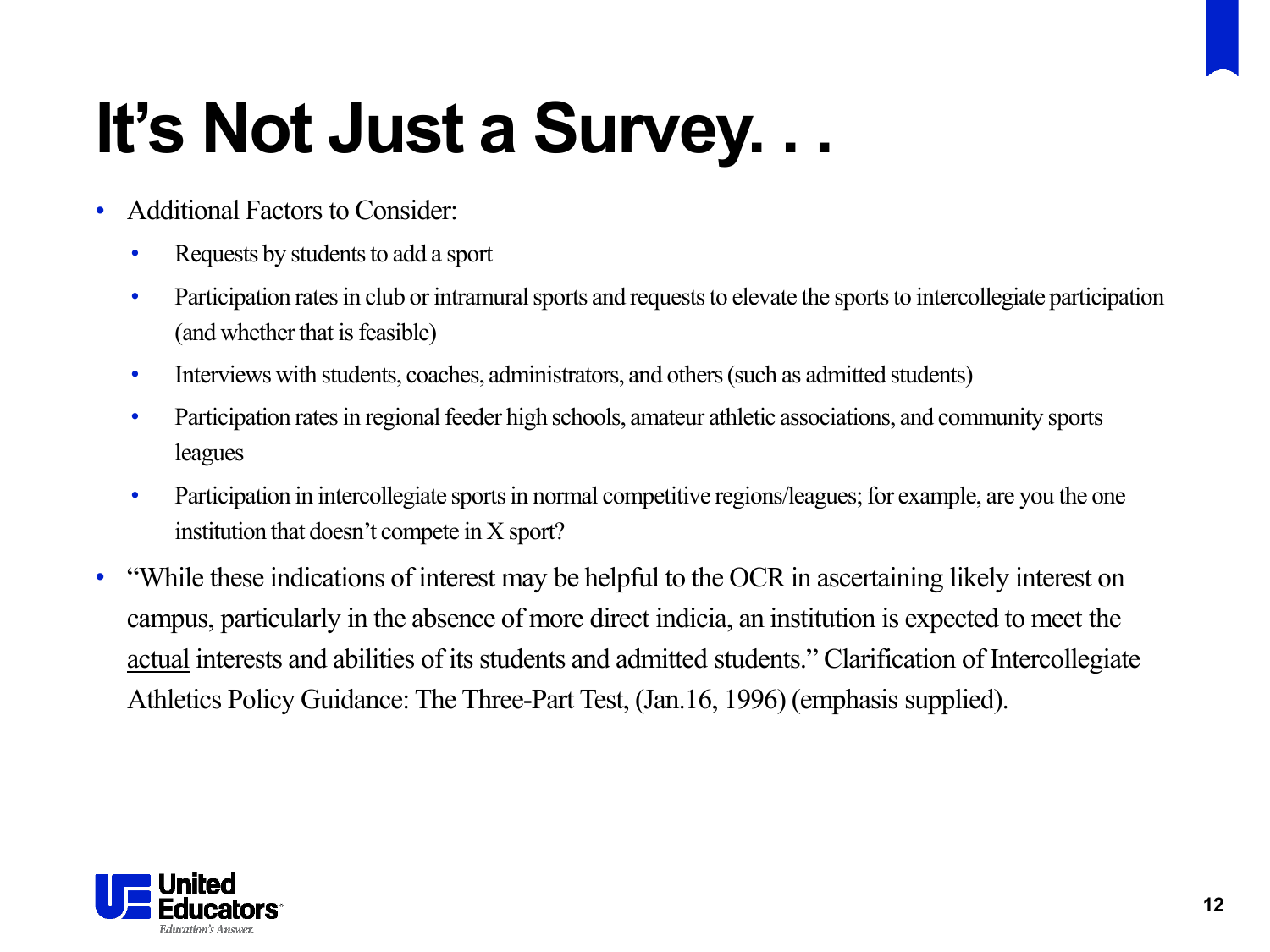## **Athletics-Based Financial Aid: Scholarships**

"If any unexplained disparity in the scholarship budget for athletes of either gender is 1% or less for the entire budget for athletic scholarships, there will be a strong presumption that such a disparity is reasonable and based on legitimate and nondiscriminatory factors. Conversely, there will be a strong presumption that an unexplained disparity of more than 1% is in violation of the "substantially proportionate" requirement."

Dear Colleague Letter – Bowling Green (July 23, 1998)

Calculation is based on number of men and women playing sports – "singly counted." See, for example, *Portz v. St. Cloud* (D.C. Minn. 2018) (the plain text of 34 C.F.R. § 106.37(c)(1) requires the Court to calculate the athletic-based financial-aid disparity based on the "number of students of each sex participating in interscholastic or intercollegiate athletics." The regulation is clear that the Court calculates the disparity using the number of student-athletes actually participating in intercollegiate athletics.

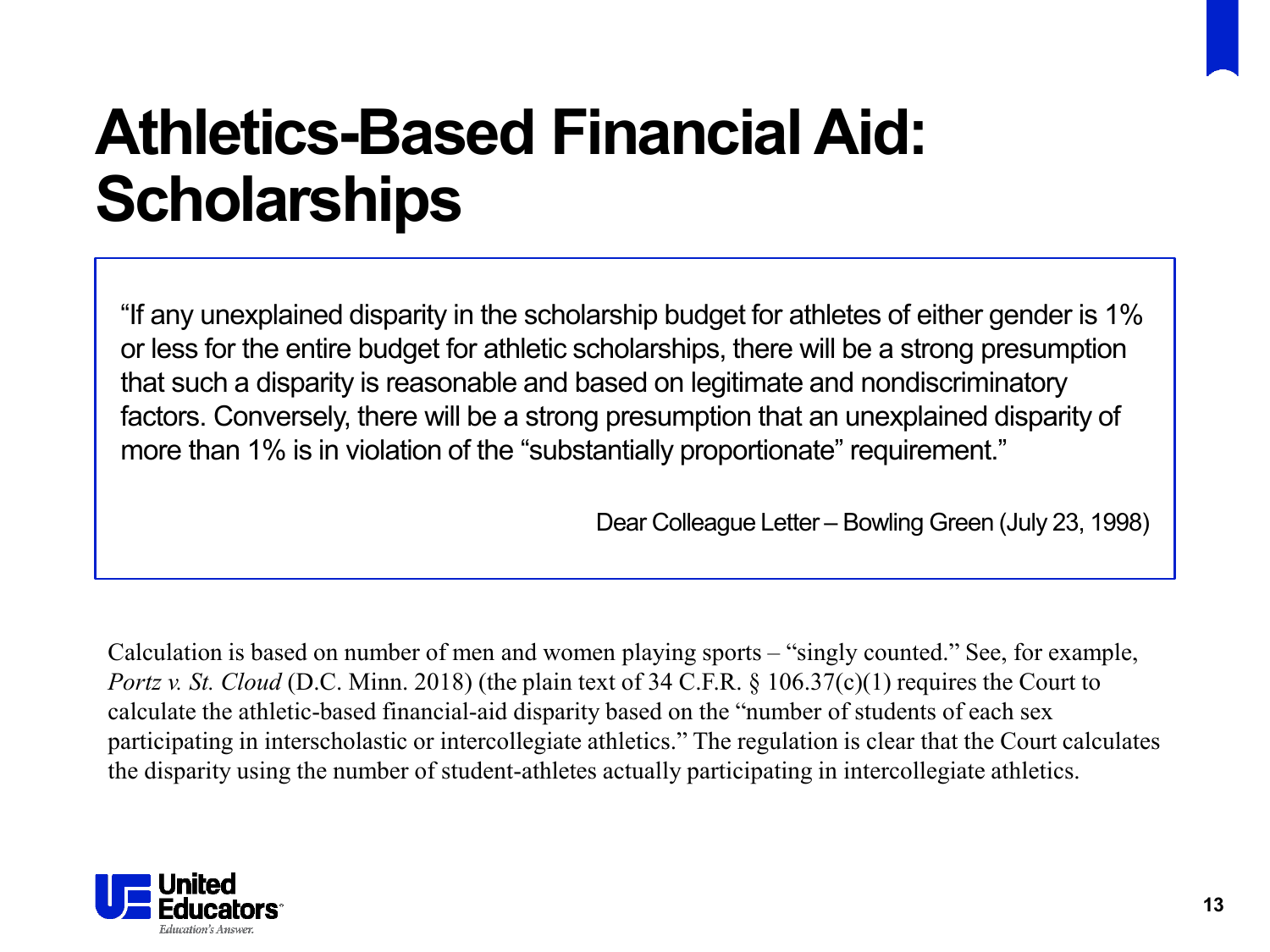# **Additional Considerations**

- The use of the term "Budget" is misleading
- Phase in with new programs
- In-state vs. out-of-state tuition differentials
- Cost of attendance and summer school
- Other examples of athletics-based financial aid

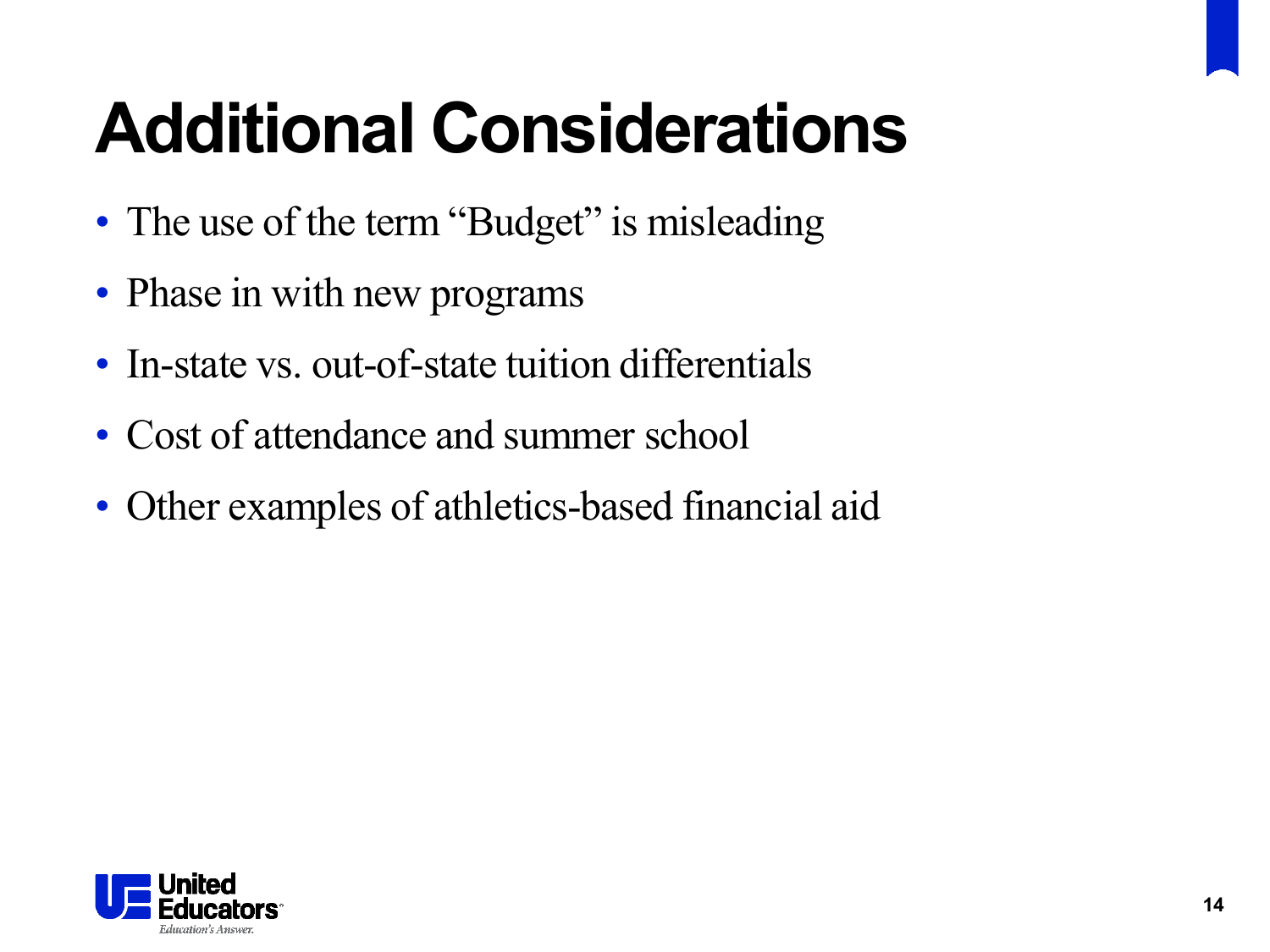# **"Laundry List" Subjective Analysis**

### **Locker Rooms, Practice & Competitive Facilities:**

- Quality and availability of facilities
- Exclusivity of use of facilities
- Availability of locker rooms
- Quality of locker rooms
- Maintenance of facilities
- Preparation of facilities

#### **Scheduling of Games & Practices:**

- Number of competitive events
- Number and length of practices
- Time of day for competition and practices
- Preseason and postseason competition

#### **Coaching:**

- **Assignment**
- Availability
- Compensation\*

#### **Academic Services:**

- Assignment
- **Availability**
- Compensation of tutors

#### **Equipment & Supplies:**

- Quality, maintenance, suitability
- Amount and availability
- Personnel and storage

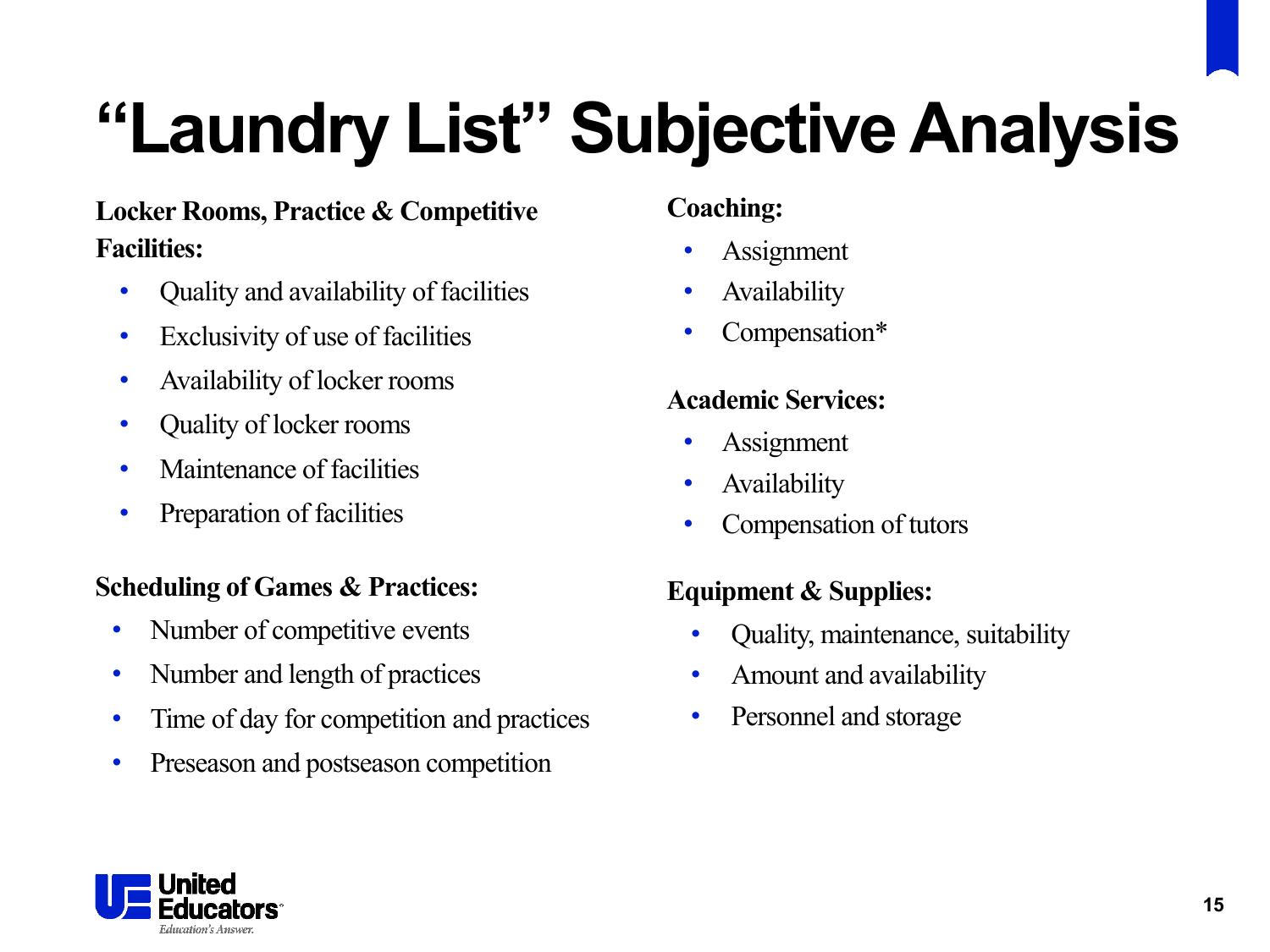## **"Laundry List" Subjective Analysis (Cont'd)**

#### **Medical & Training Facilities:**

- Medical personnel and assistance
- Sports docs, mental health support
- Certified athletic trainers
- Weight and training personnel
- Conditioning facilities
- Insurance coverage

#### **Publicity:**

- Sports information personnel
- Publicity resources
- Publications and other promotional devices, including social media
- Marketing

#### **Housing & Dining:**

- Housing provided at any time
- Athletics-based food and services (meals, snacks, fueling stations, education, meal planning, personnel)

#### **Travel & Per Diem:**

- Modes
- Travel housing
- Length of stay
- Per diem
- Dining

#### **Recruitment:**

- Opportunities to recruit
- Resources made available
- Limiting effect on recruitment

#### **Support Services:**

- Administrative assistance
- Secretarial and clerical assistance
- Directors of operations, video, etc.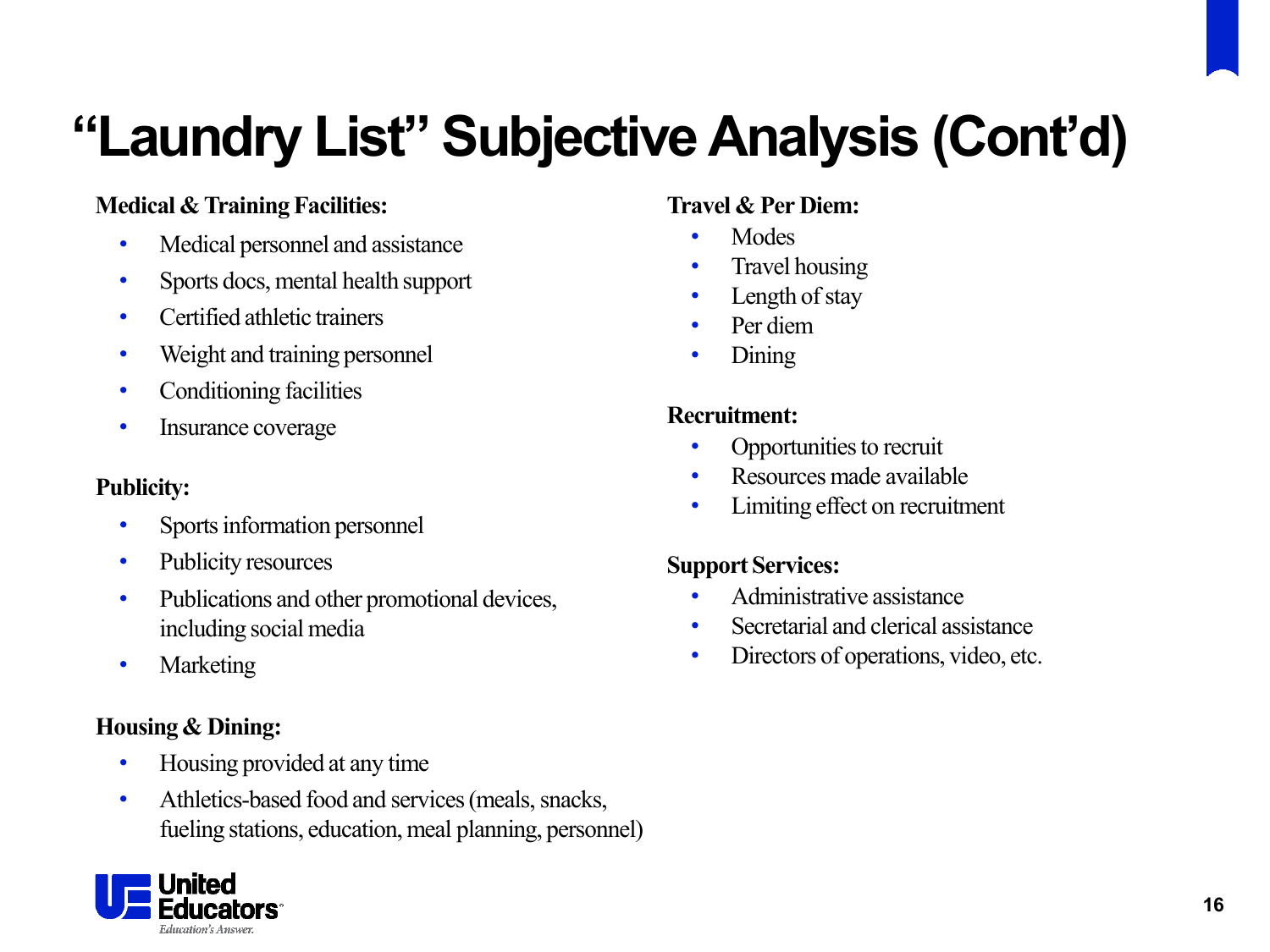## **Caution: Goods and Services Purchased with Donations/Outside Dollars**

Private donations injected into an athletic program become institutional dollars no different than if the institution directed the spending itself. See, for example, *Chalenor v. Univ. of North Dakota*. For example, if a booster contributes funds to purchase jackets for the men's hockey team, that benefit (the jackets) "counts" for Title IX purposes.

- Private Financial Donations (alumni, fans, etc.)
- Donations of Goods and Services
- Booster Funding
- Team Fundraising
- Game Guarantees

### **Are there hidden costs to accepting a donation?**

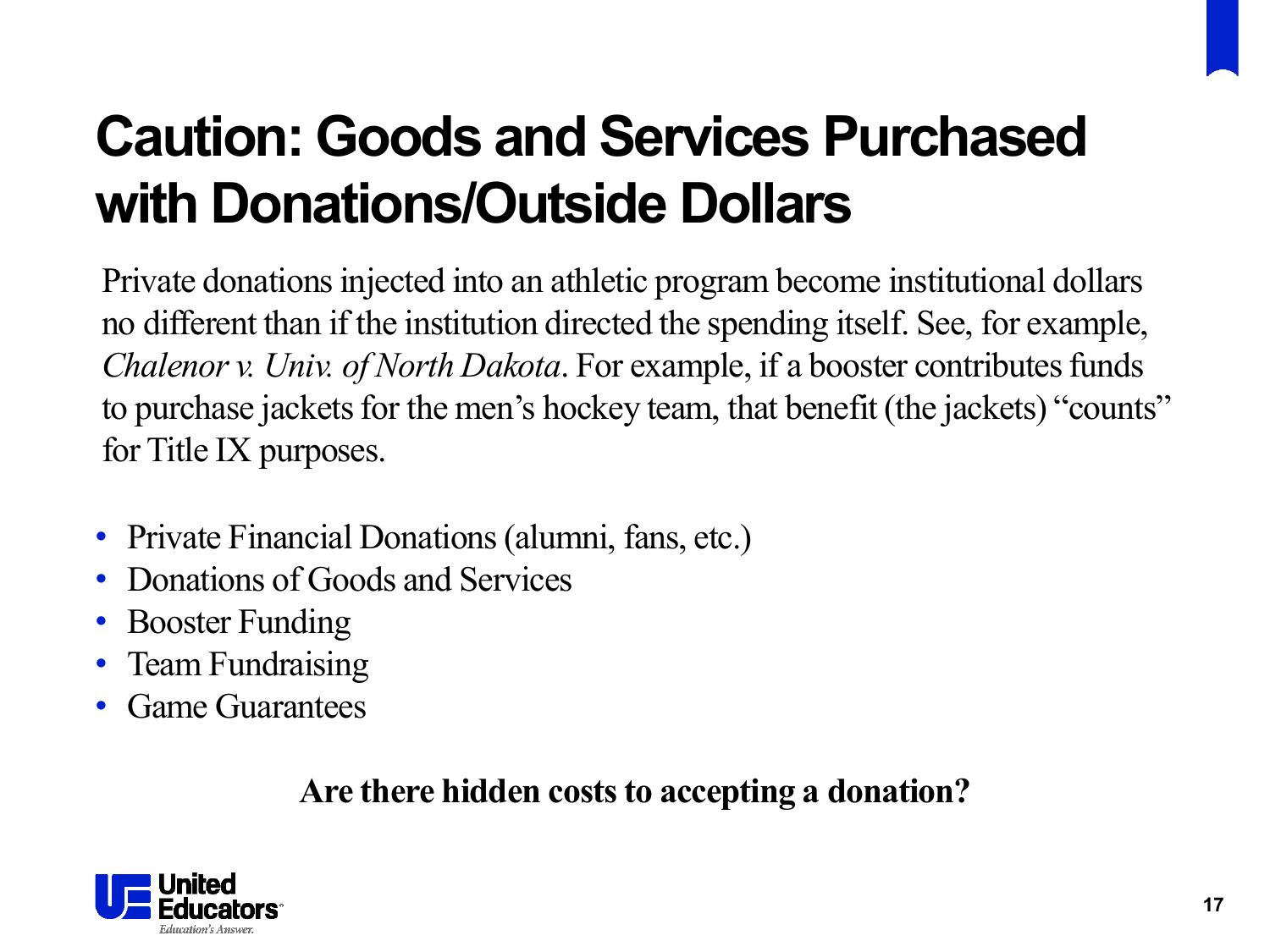## **Audience Q&A**

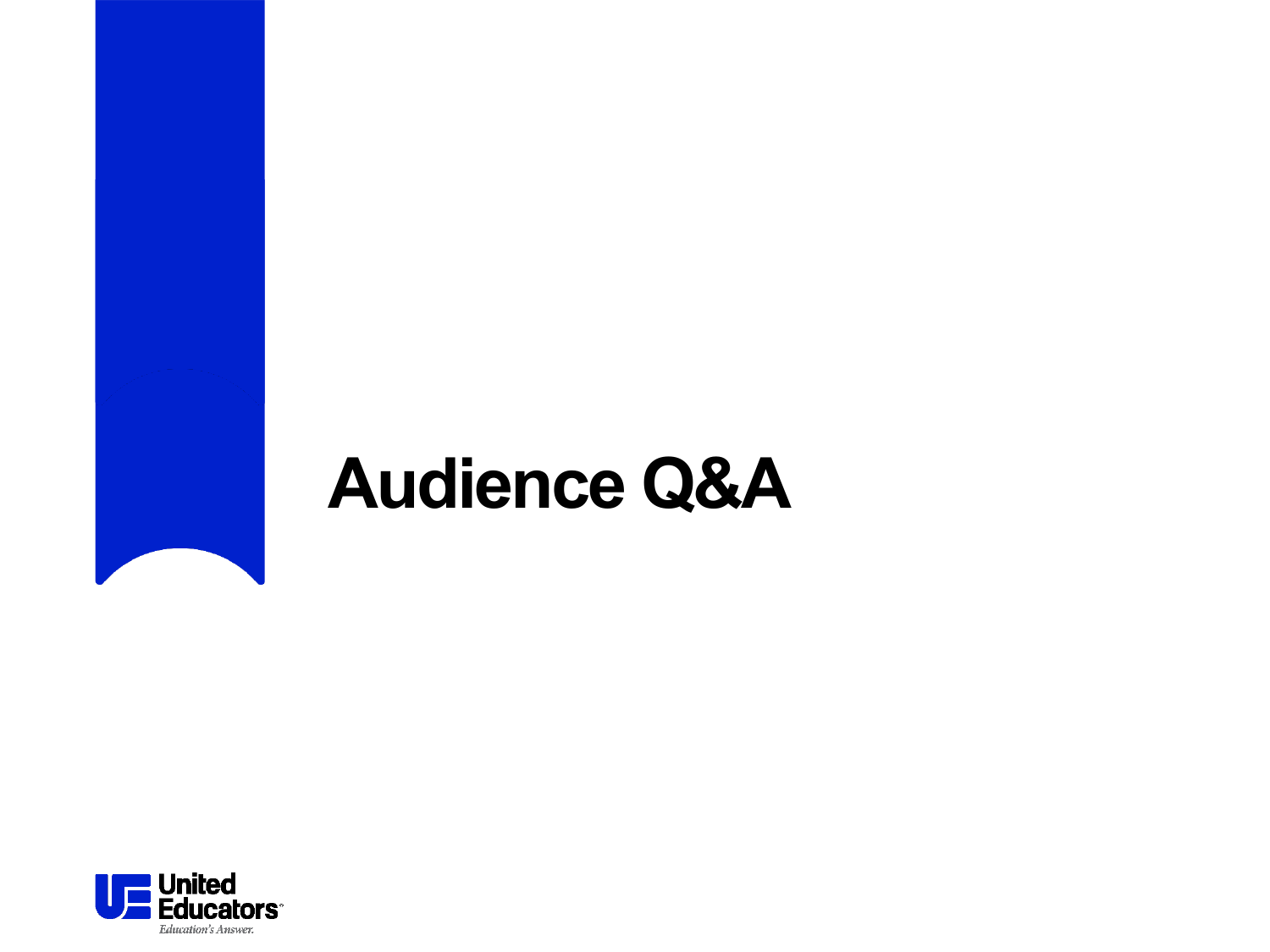# **Alston, NIL, and Other Developments**

- The U.S. Supreme Court recently held in favor of student-athlete plaintiffs re: NCAA limits on student-athlete education-related compensation. Specifically, the Court affirmed that NCAA limits on education-related benefits are unreasonable restraints of trade in violation of antitrust protections, and, therefore, are enjoined.
- NCAA, conferences, and institutions can't consult or agree to limit education-related benefits. HOWEVER: Member schools and/or individual conferences may limit education-related benefits, including academic or graduation awards or incentives.
- In addition, the NCAA has issued an interim NIL policy allowing student-athletes to pursue certain NIL opportunities consistent with state law and school policy.

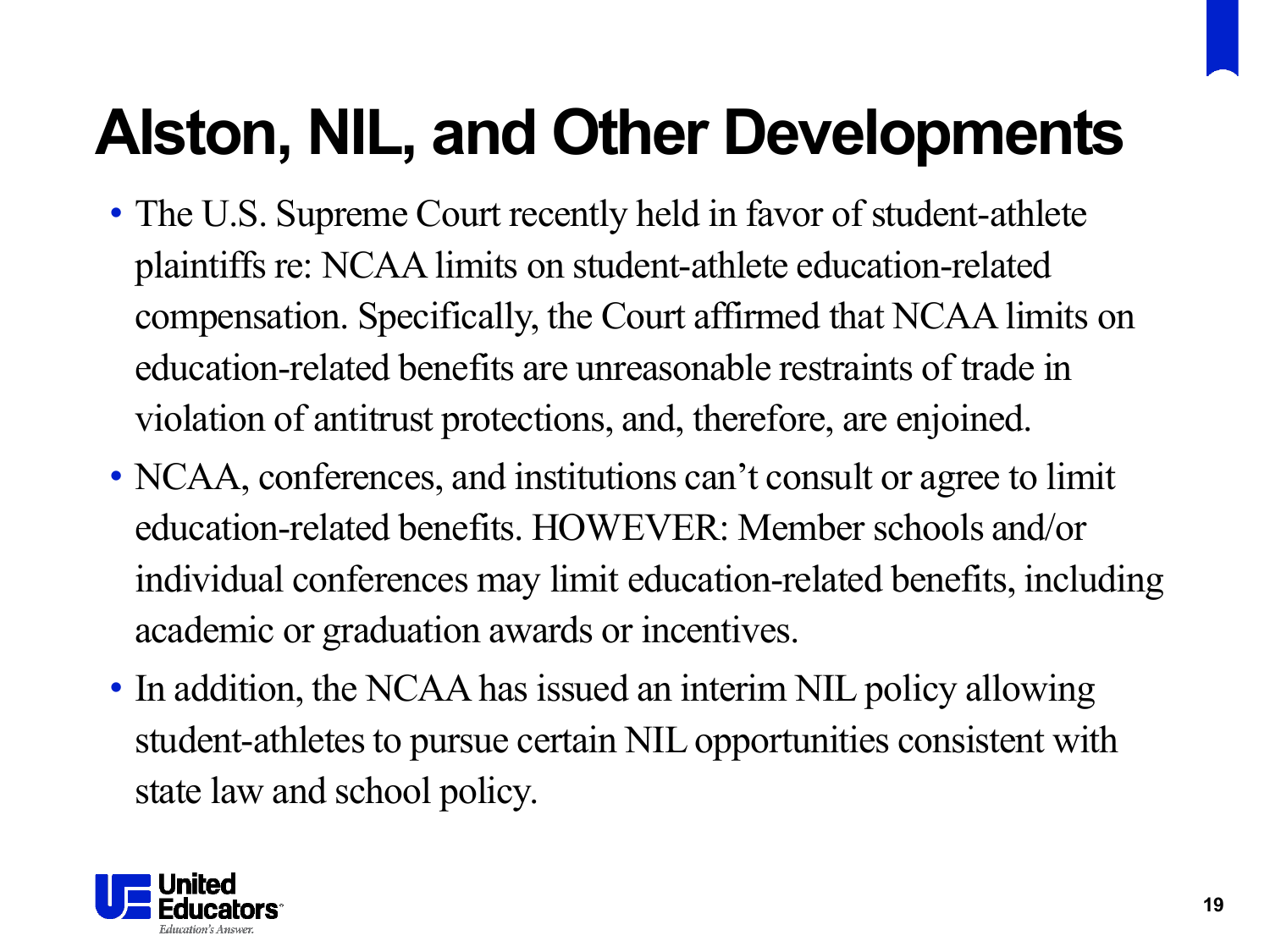# **Triggering a Federal Audit**

### **Common Triggers of a Compliance Review:**

- Eyes on the Compliance Manual
- The prior administration didn't conduct many, if any, compliance reviews in athletics. The current administration may return to compliance reviews with a focus could be on programs with the worst participation numbers for the region.
- High-profile changes occur, such as firing a popular coach, cutting a team, high profile improvements to a team/program of the overrepresented sex.
- $50<sup>th</sup>$  Anniversary of Title IX?

### **Common Triggers for an Individual Complaint:**

- Obvious noncompliance occurs, such that a student-athlete (or parent) or coach would be on clear notice.
- Different treatment exists for coaches in treatment areas; for example, subpar budgets, comparatively bad offices, salary disputes, etc.
- Negative local media attention exists. For example, a campus newspaper describes the plight of a women's team or a specific athlete.
- Cutting teams, limiting resources, or otherwise scaling back a program.

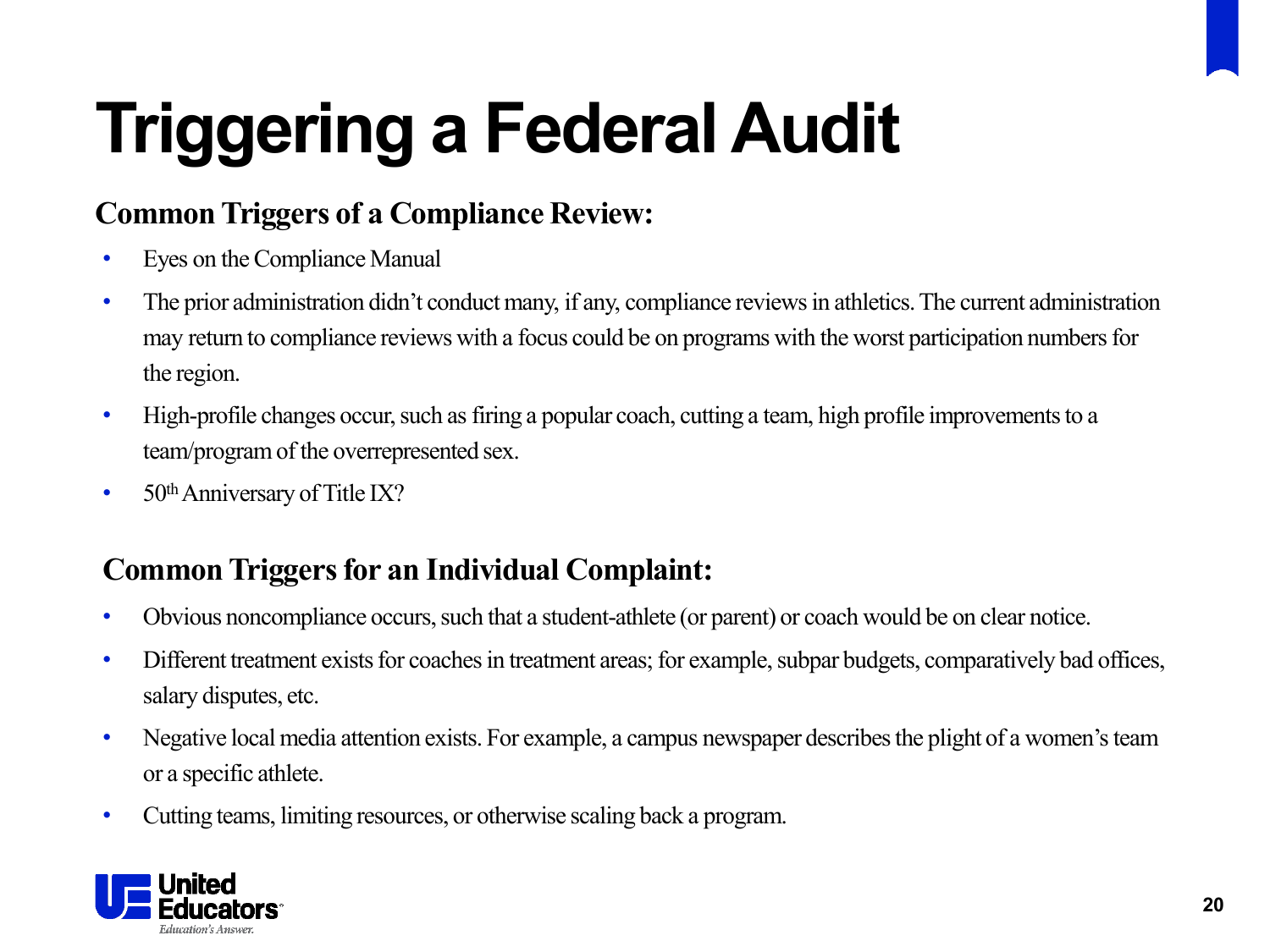# **Investigative Challenges in Athletics**

### **General Misconduct, Academic Integrity, Hazing, and Title IX Sexual Misconduct:**

- What is the NCAA's role?
- Who conducts investigations?
- Investigative strategies must adapt to unique aspects of athletic departments:
	- Title IX emergency removals
	- Navigating close-knit groups with often sensitive allegations; for example, sexual misconduct that may have been observed or facilitated by other team members
	- Navigating coaches and their desire to be involved/apprised during an investigation
	- Navigating conflicting interests (game scheduling, travel, scholarships), etc.
- What are the appropriate/applicable standards?
- Investigations often incorporate school and student-athlete codes of conduct, as well as other policies and team rules.
- Violations of school policy often can impact league/conference matters. For example, they may lead to canceling a season, making a team ineligible for the playoffs. They may "punish" student-athletes who weren't involved in the misconduct.
- Publicity, social media, and potential NIL challenges:
	- Can impact corporate sponsorships in instances of high-level misconduct, such as endorsement agreements with apparel companies, etc.

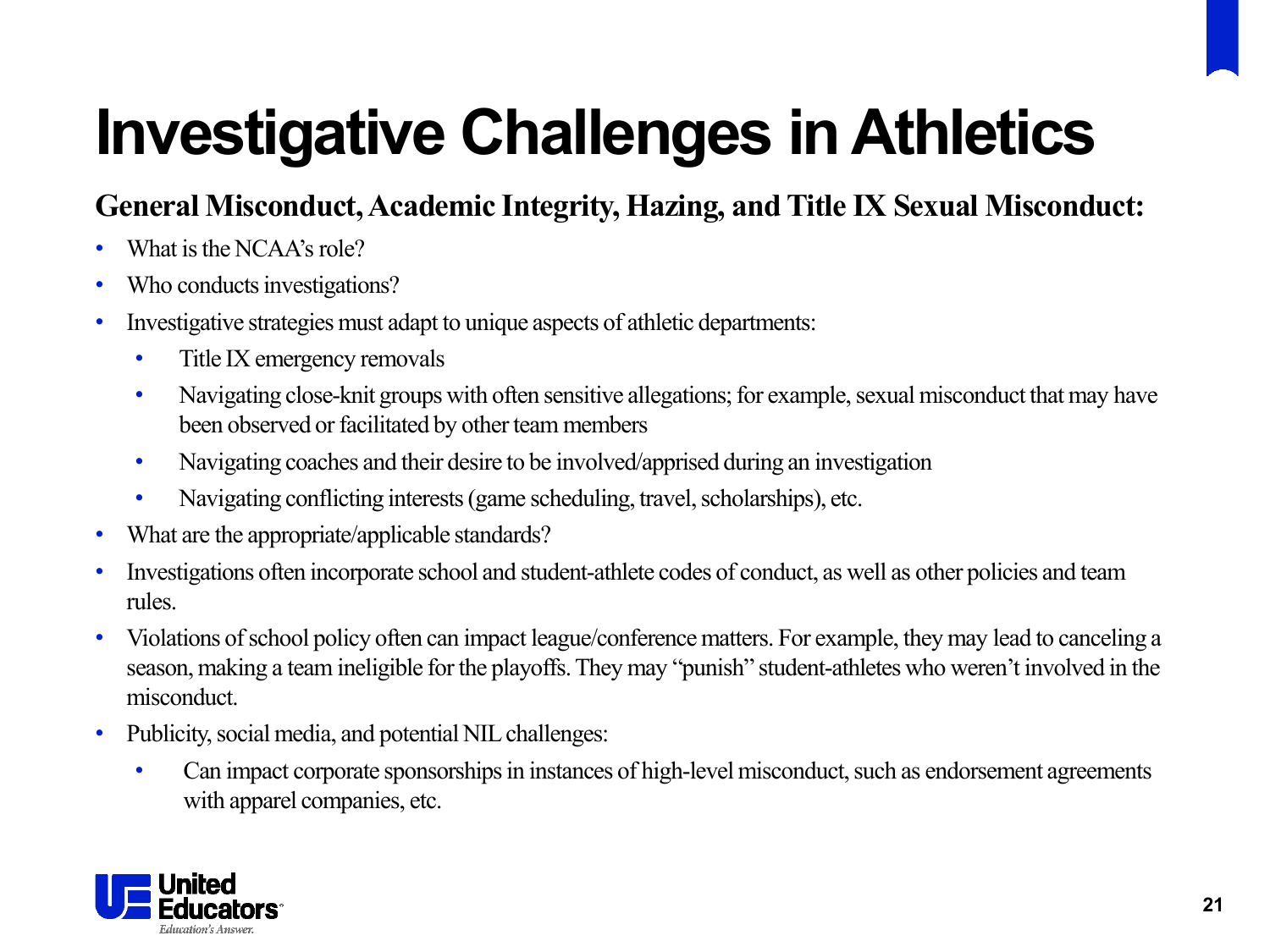# **On the Radar**

### **When the Challenges Involve the Coach:**

- Title IX related challenges, such as different contractual perks and terms (\*feds generally haven't focused on salary for various reasons), different financial resources (such as recruiting budgets, operating budgets), different locker rooms, etc.
- State "Equal Pay" statutes
- Different standards in responsibility, discipline

### **Transgender and Transitioning Athletes:**

- NCAA guidance re: transgender students:
	- "NCAA Inclusion of Transgender Student Athletes," August 2011
	- 2016 DCL pulled back and OCR took several cases, but Biden Administration pulled transgender student-athletes back in
	- State law legislation
	- Courts cases are ongoing in various states (often creating restrictions pre-college)

### **Accommodating Athletes with Disabilities:**

• 2013 Dear Colleague Letter: while the "illustrative examples offered in this guidance are focused on the ... secondary school context … students with disabilities at the postsecondary level must also be provided an equal opportunity to participate in athletics, including intercollegiate, club, and intramural athletics." (Emphasis added.)

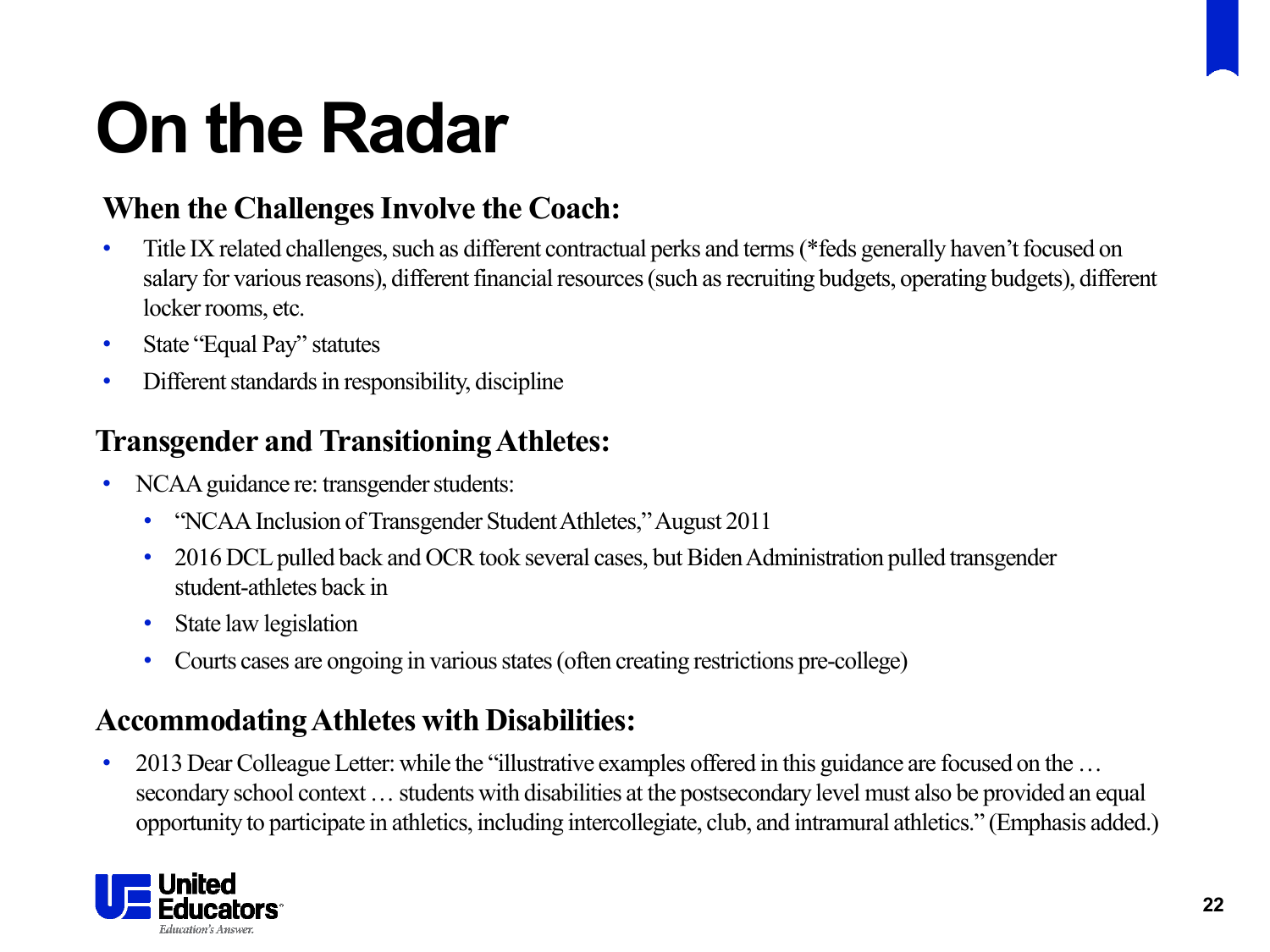# **Final Tips: Connect Your Silos**

### **Understand the Key Positions in Athletics and their Roles**

- Everyone should know the Athletic Director, but what about:
	- Who completes your EADA submission?
	- Who is charged with ordering equipment? Scheduling/maintaining facilities?
	- What about sport supervisors, development, communications staff, SWA?
- What are the Athletic Department's priorities?
	- Does the department have a gender equity plan in place?
	- Is there planned growth on any teams? Do they plan on shrinking any teams or cutting teams? How do these changes impact overall compliance?
	- What is five-year plan for facility improvements? Equipment? Recruiting?

### **Ensure Resources Are Available and Understood All Around**

- Is there a contact in the general counsel's office for legal questions?
- What are your EADA enrollment numbers? Does they include satellite campuses? Online enrollees?
- How does the Athletic Department work with students with disabilities?

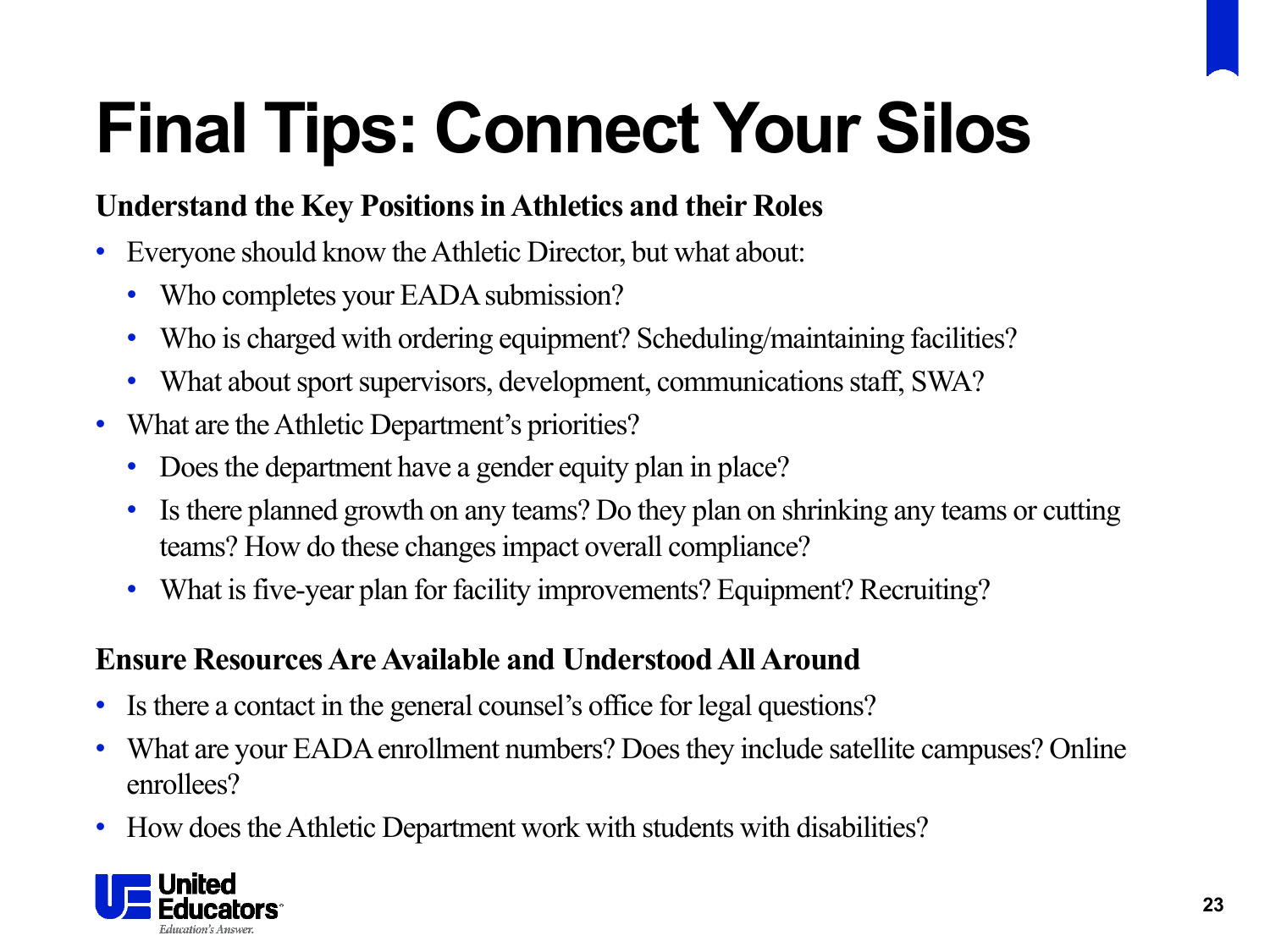# **Final Tips: Exit Interviews**

### **End of Season Surveys and Exit Interviews of Coaches and Athletes:**

- Go beyond merely "goals for the following season."
- Incorporate "Laundry List" and other components to provide program barometer:
	- Are there individual concerns with facilities or equipment, for example?
	- Is recruiting spending sufficient, travel budgets, training opportunities?
- If an athletic director finds concerns during exit interviews, what do they do with that information? How is it elevated or shared outside of athletics?
- Be transparent about your questions.

### **If concerns are raised, ACT:**

- If a women's team is routinely denied an out-of-region competitive opportunity while men's teams routinely travel out-of-region to complete, investigate.
- If coaches/athletes/parents raise treatment concerns, listen.
- While an institution may not satisfy everyone, encourage the sharing of this information with the right people, such as the general counsel or other appropriate institution official.

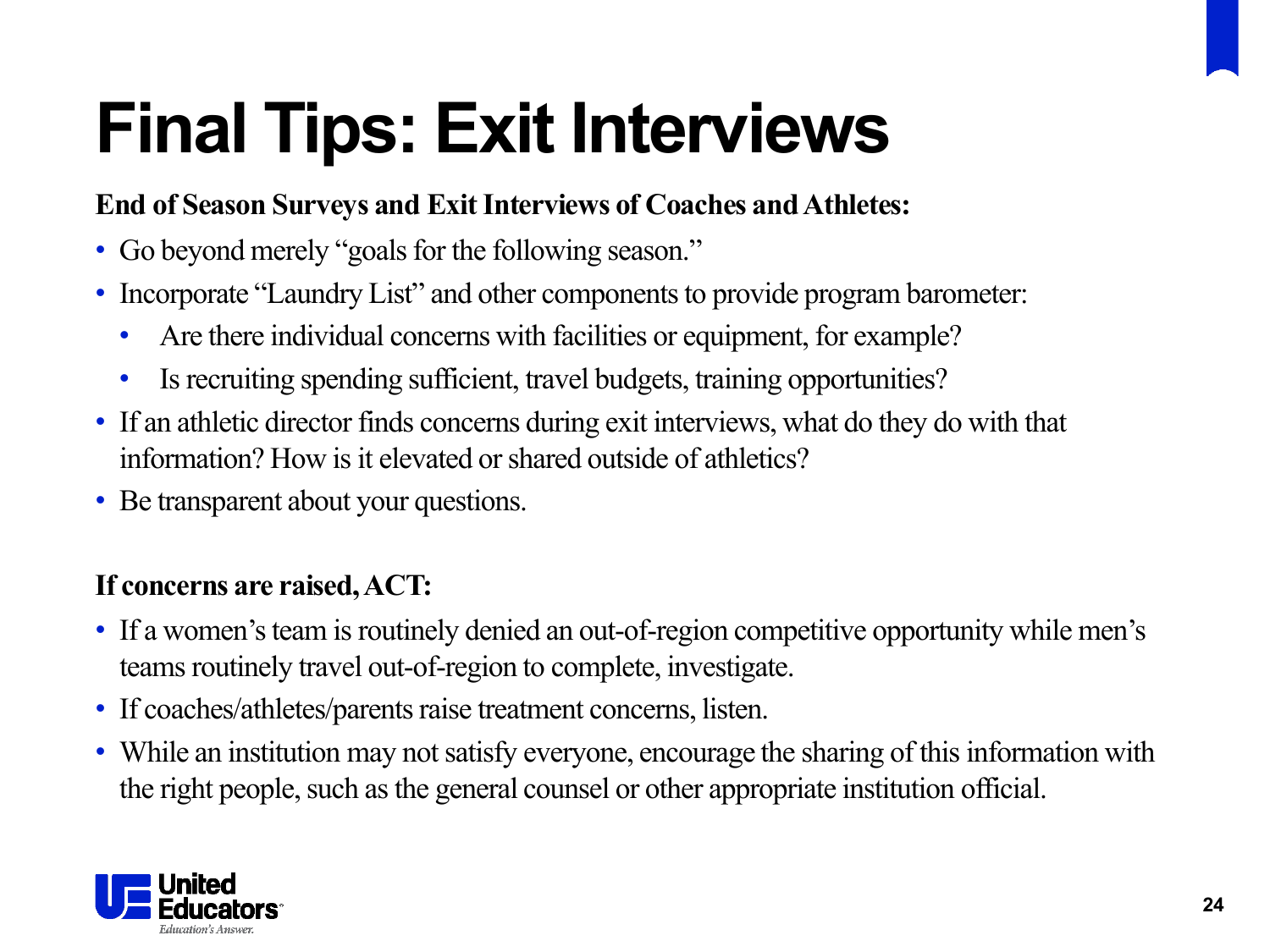## **Final Tips: Proactive vs. Reactive Response**

- Assess and make changes on the school's own terms to maintain control of its athletic program.
- Understand the challenges inherent in the school's athletics program, such as unfortunate history of selection of sports from a participation/scholarship equity perspective, ongoing locker room challenges, inaccessible stadiums, etc.
- Remember, an individual doesn't need to have "standing" in order to file an OCR athletic equity complaint.
- Litigation (or threat of litigation) has become a more effective and timely means of controlling or influencing athletic programs, both by insiders and outsiders.
- Title IX athletic equity cases aren't subject to an administrative exhaustion requirement or caps on damages.

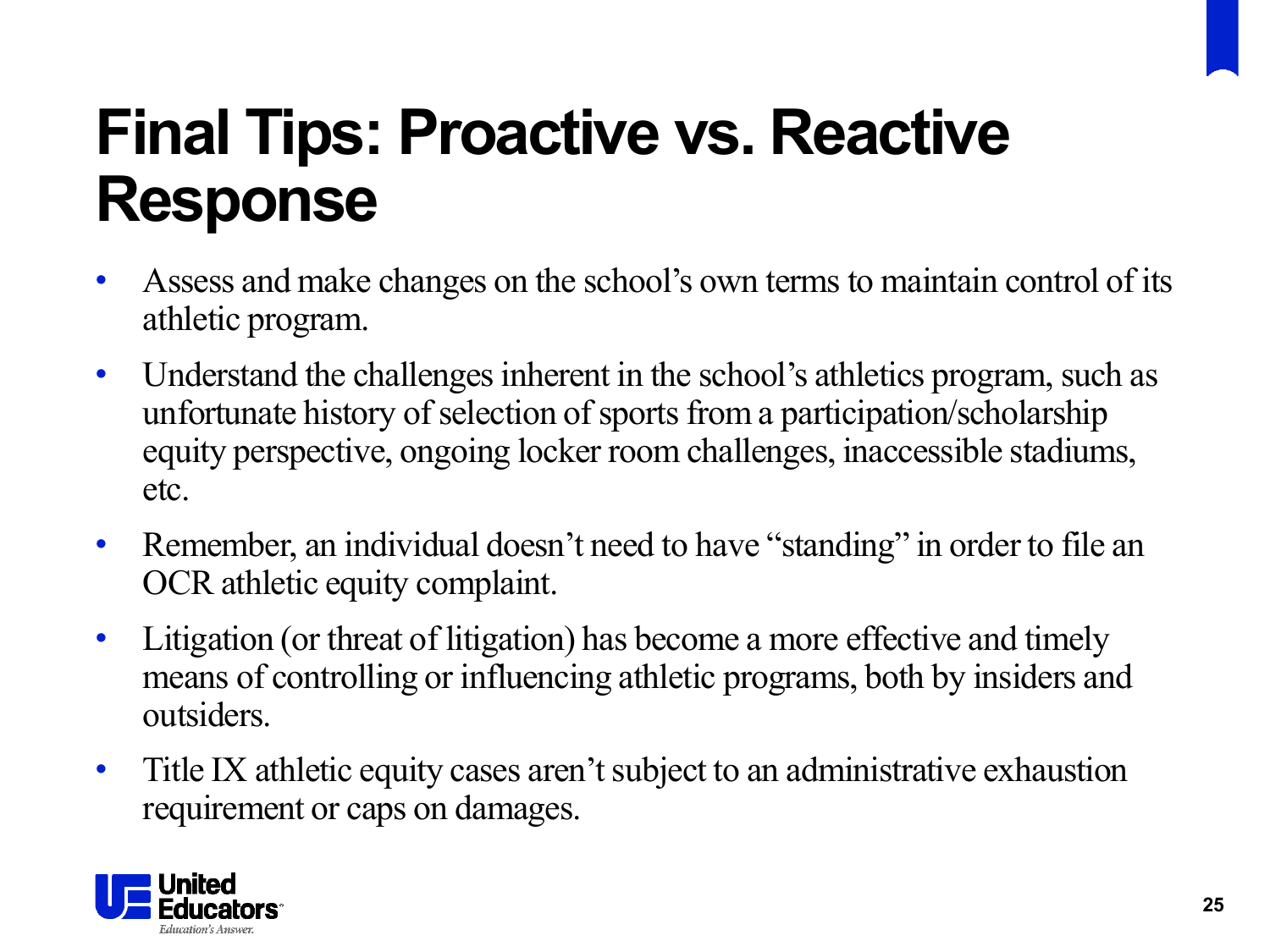## **Audience Q&A**

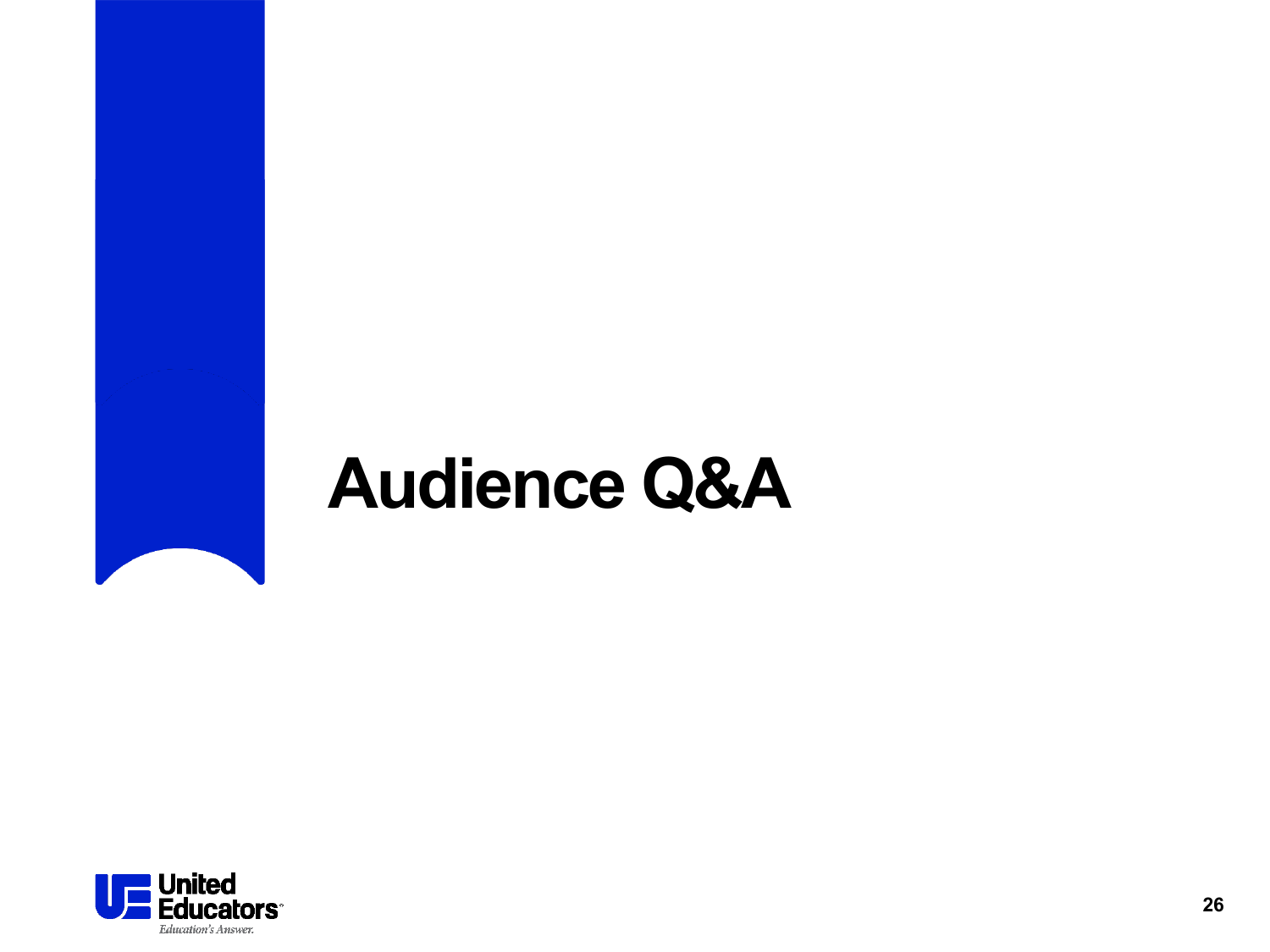# **Questions/Contact**



**Phil Catanzano** (617) 305-2126 [phil.catanzano@hklaw.com](mailto:phil.catanzano@hklaw.com)

2022 Education Lawyer of the Year (Boston)



**Janet Judge** (617) 573-5866 [Janet.Judge@hklaw.com](mailto:Janet.Judge@hklaw.com) 2022 Sports Lawyer of the Year (Boston)